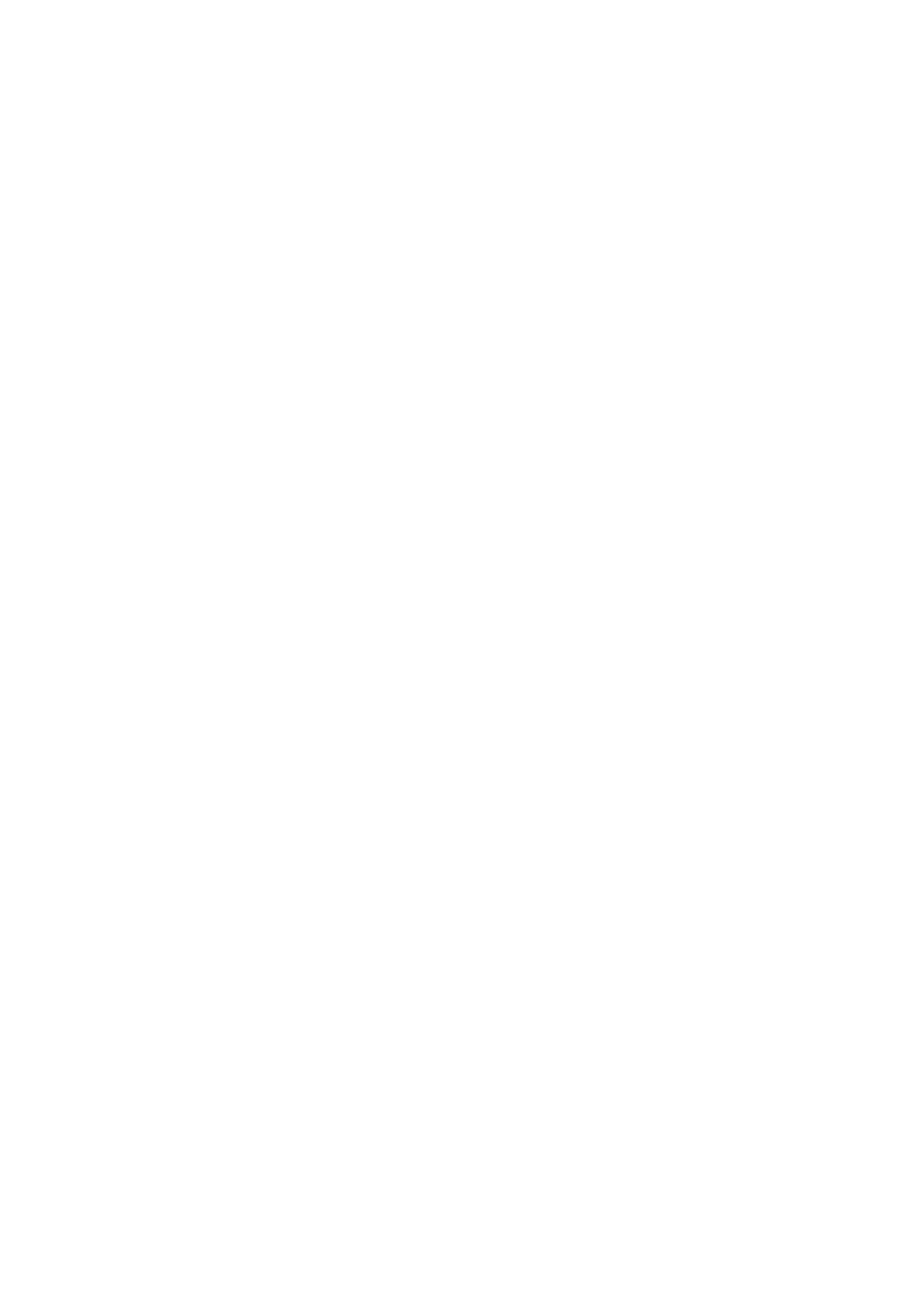APPROVED by Decision of the Customs Union Commission No. 881 as of December 9, 2011



### **TECHNICAL REGULATIONS OF THE CUSTOMS UNION**

**TR CU 022/2011**

**Labelling of Food Products**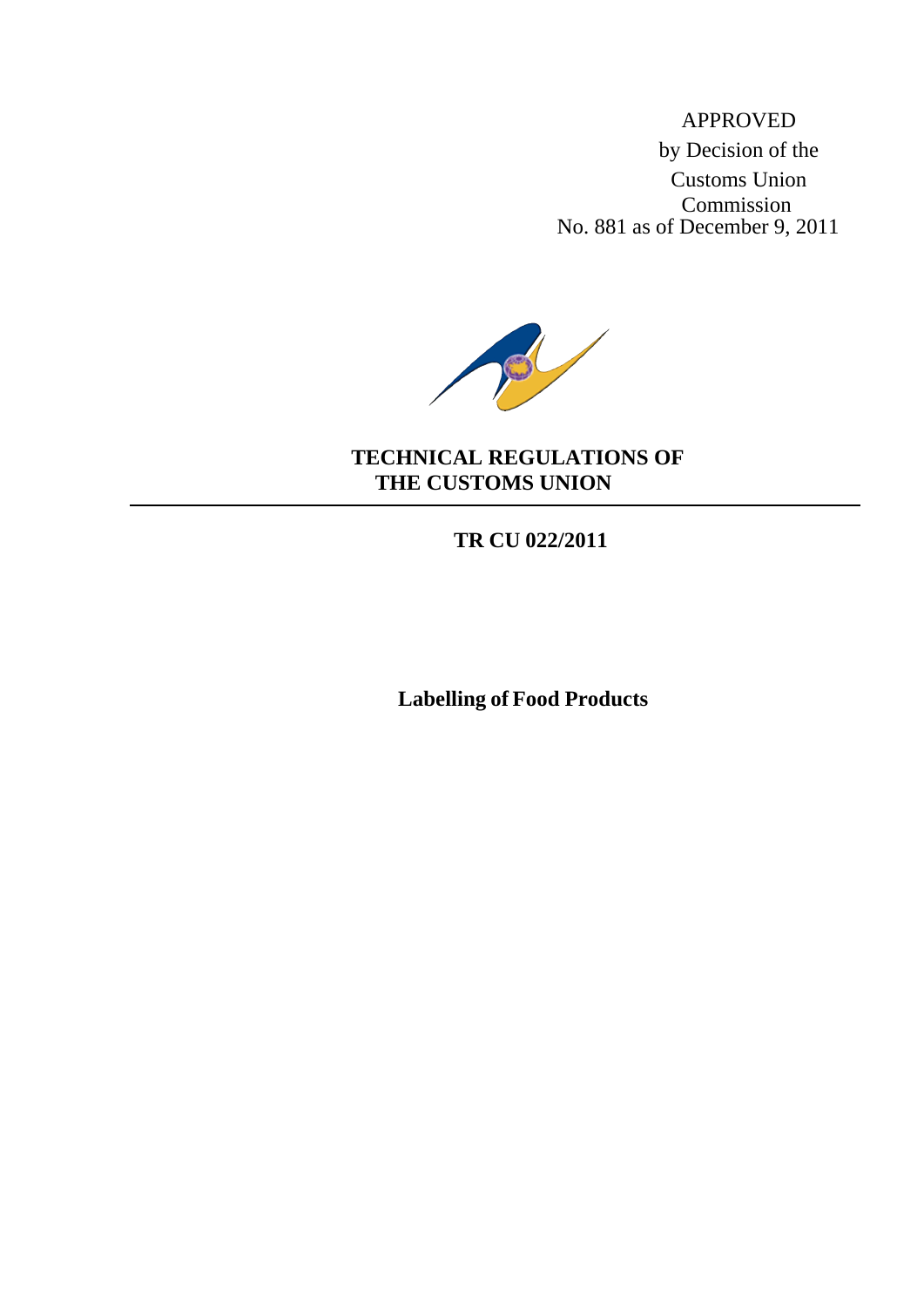| 4.2. General Requirements for Labelling of Food Products Placed into Transport Packages 7                                                                                                      |
|------------------------------------------------------------------------------------------------------------------------------------------------------------------------------------------------|
|                                                                                                                                                                                                |
|                                                                                                                                                                                                |
| 4.5. General Requirements for Specification of Packaged Products Quantity in Food Products Labelling11                                                                                         |
| 4.6. General Requirements for Specification of the Manufacture Date in of Food Products Labelling 12                                                                                           |
| 4.7. General Requirements for Specification of Shelf Life in Food Products Labelling 13                                                                                                        |
| 4.8. General Requirements for Specification of the Name and Location of the Food Products Manufacturer,<br>the Manufacturer's Authorized Representative, Importer in Food Products Labelling14 |
| 4.9. General Requirements for Specification of Nutrition Value in Food Products Labelling 14                                                                                                   |
| 4.10. General Requirements for Specification of Information on Specific Characteristics of Food Products in                                                                                    |
| 4.11. Requirements for Specification of Information on Presence in Food Products of Ingredients Obtained                                                                                       |
| 4.12. Requirements for Methods of Clear and Readable Labelling of Food Products17                                                                                                              |
|                                                                                                                                                                                                |
| Annex 1 Types of Ingredients the Names of which May Be Substituted for the Names of Food Products                                                                                              |
| Annex 2 Average Daily Need in Basic Nutrient Substances and Energy for Labelling of Food Products24                                                                                            |
|                                                                                                                                                                                                |
| Annex 4 Energy Value Conversion Coefficients for Basic Nutrient Substances in Food Products 26                                                                                                 |
| Annex 5 Conditions for Use of Information on Specific Characteristics of Food Products in Food Products                                                                                        |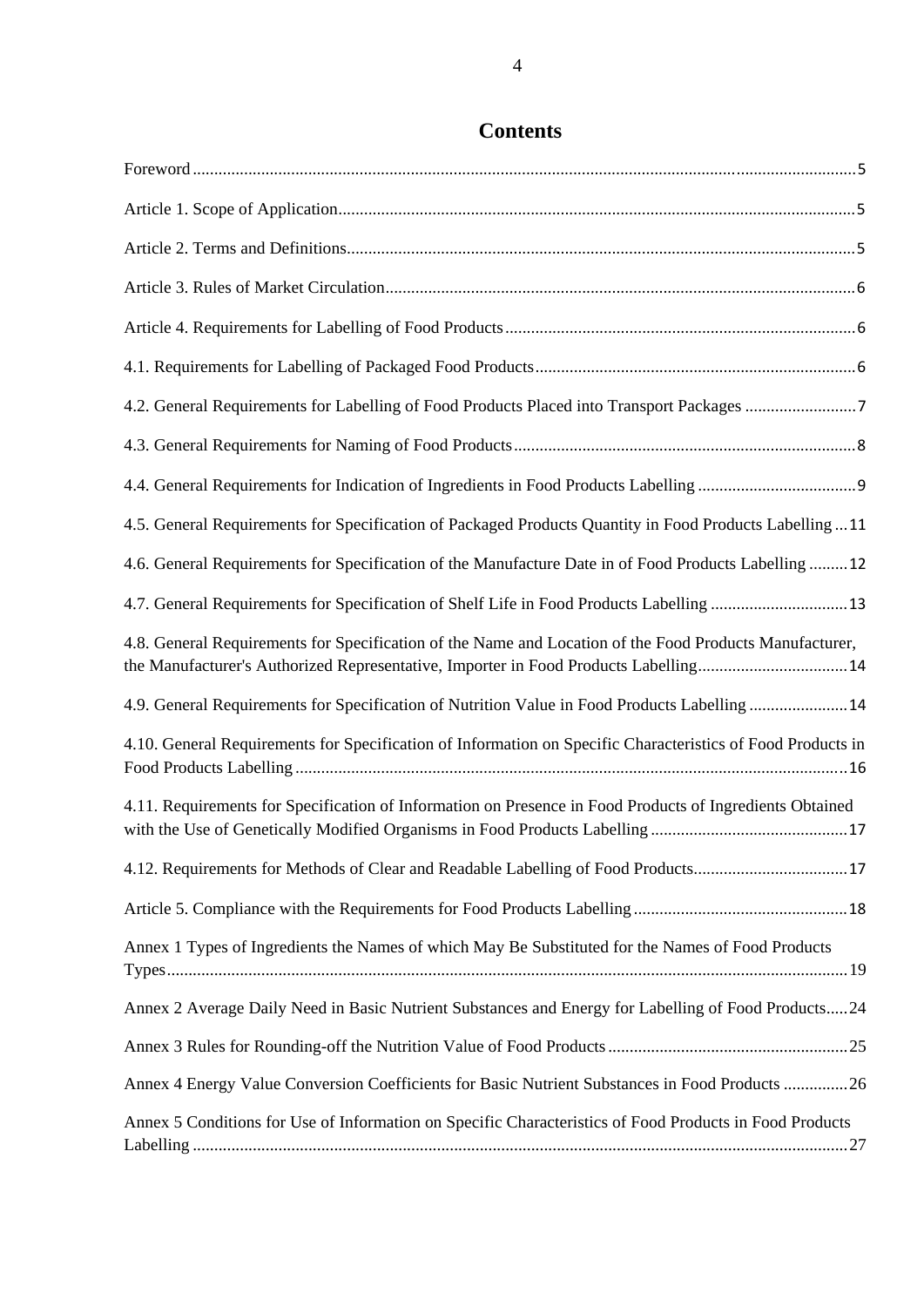#### **Foreword**

<span id="page-4-0"></span>1. These Technical Regulations of the Customs Union have been developed in compliance with the Agreement on Uniform Principles and Rules of Technical Regulation in the Republic of Belarus, the Republic of Kazakhstan and the Russian Federation as of November 18, 2010.

2. These Technical Regulations of the Customs Union have been developed with the purpose of establishing the uniform requirements for labelling of food products, obligatory for application and implementation in the unified customs area of the Customs Union and ensuring free circulation of food products released in circulation in the unified customs area of the Customs Union.

#### **Article 1. Scope of Application**

<span id="page-4-1"></span>1. These Technical Regulations of the Customs Union shall be applied to labelling of food products released in circulation in the unified customs area of the Customs Union.

2. These Technical Regulations of the Customs Union shall not be applied to food products produced by public catering enterprises in the process of providing services in public catering for consumption at the production location, and also to food products, production of which is carried out by natural persons in personal subsidiary plots for purposes other than entrepreneurial activity.

3. These Technical Regulations of the Customs Union establish requirements for labelling of food products with the purpose of prevention of actions misguiding consumers regarding implementation of the consumers' rights to provision of credible information on food products.

4. When applying these Technical Regulations of the Customs Union, additional requirements of the Customs Union's Technical Regulations for labelling of particular food products shall be considered providing they do not contradict these Technical Regulations.

#### **Article 2. Terms and Definitions**

<span id="page-4-2"></span>The following terms and definitions shall be used in these Technical Regulations of the Customs Union:

the manufacture date is the end date of technological production process of food products;

information on specific characteristics of food products is the information on food products testifying to the presence of food products characteristics allowing to distinguish them from other food products (including nutrition value, production location, content, other characteristics);

a package leaflet is an information carrier which is marked and placed into the consumer's package and (or) transport package or enclosed with the consumer's package and (or) transport package;

a label is an information carrier which is marked and fixed to the consumer's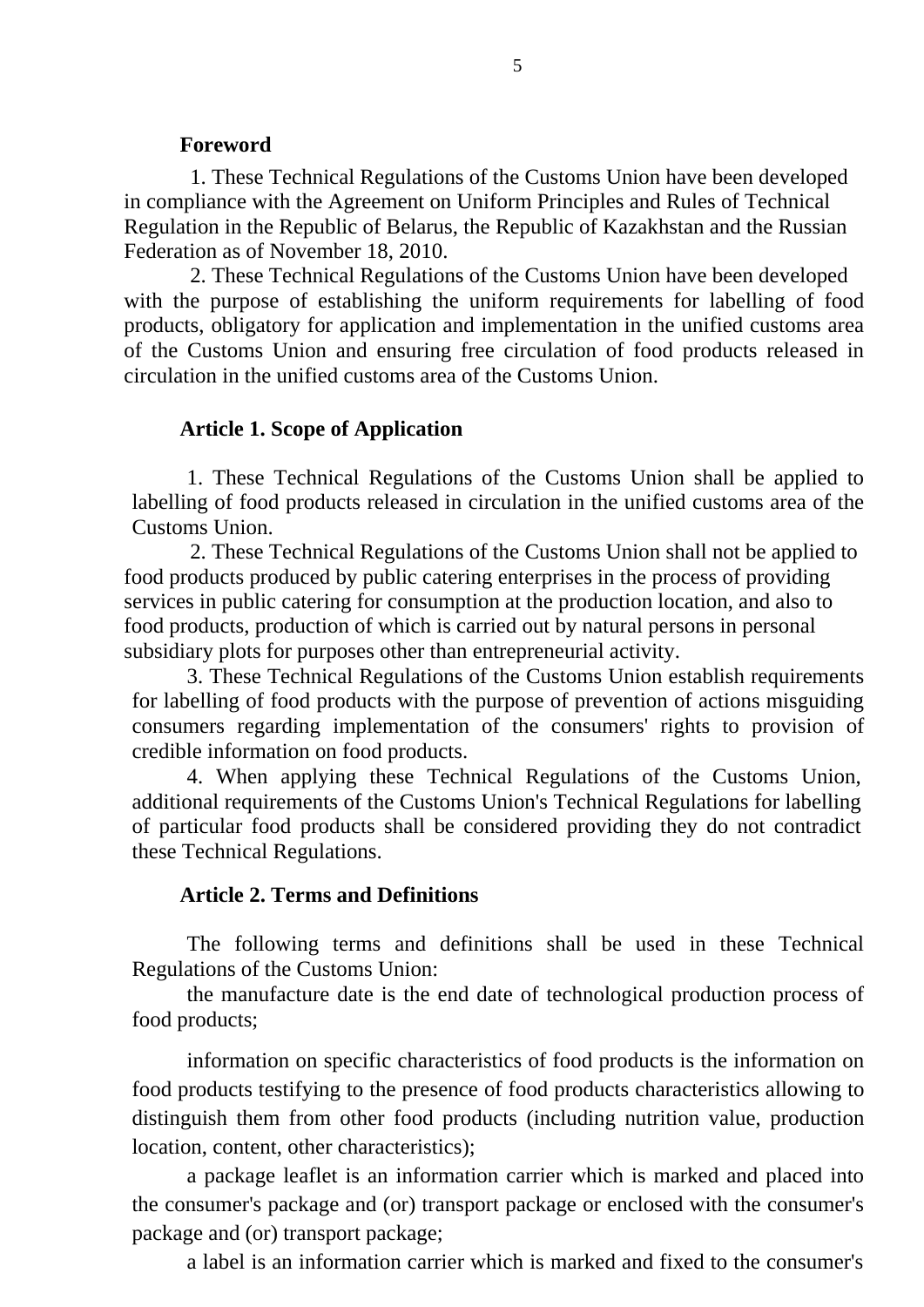package and (or) transport package, including by gluing;

food products labelling is the information on food products presented in the form of inscriptions, drawings, signs, symbols, other notations and (or) their combination and placed on the consumer's package, transport package or on other type of information carrier fixed to the consumer's package and (or) transport package, or put into them, or enclosed with them;

a consumer is a natural person intending to order or purchase or ordering, purchasing or using food products for personal, family, domestic and other needs only not connected with entrepreneurial activity;

a fancy name of a food product is a word or a word combination which may accompany the name of a food product. A fancy name of a food product may not reflect its consumer properties and shall not substitute the name of a food product;

a purchaser of food products is a legal entity or a natural person, inter alia a consumer, purchasing food products to use them for any purpose;

packaged food products are food products placed into a consumer's package;

Terms not defined in this Article shall be used in these Technical Regulations of the Customs Union in the meanings assigned to them by the legislation of the Customs Union.

### **Article 3. Rules of Market Circulation**

<span id="page-5-1"></span><span id="page-5-0"></span>Food products shall be released in market circulation provided the labelling thereof complies with these Technical Regulations of the Customs Union, as well as with other Technical Regulations of the Customs Union, covering it.

### **Article 4. Requirements for Labelling of Food Products**

### **4.1. Requirements for Labelling of Packaged Food Products**

<span id="page-5-2"></span>1. Labelling of packaged food products shall include the following information:

1) name of food products

2) content of food products, save the events stipulated by Clause 7 of Part 4.4 of this Article, and, unless otherwise provided for by Technical Regulations of the Customs Union, for particular types of food products;

3) quantity of food products;

4) manufacture date of food products;

5) shelf life of food products;

6) storage conditions of food products set by the manufacturer or stipulated by Technical Regulations of the Customs Union for particular types of food products. Storage conditions after opening a package shall be indicated for food products, the quality and safety of which are changed after the opening of the package protecting the products from spoiling;

7) name and location of the food products manufacturer, or surname, name, patronymic and location of the individual entrepreneur-manufacturer of food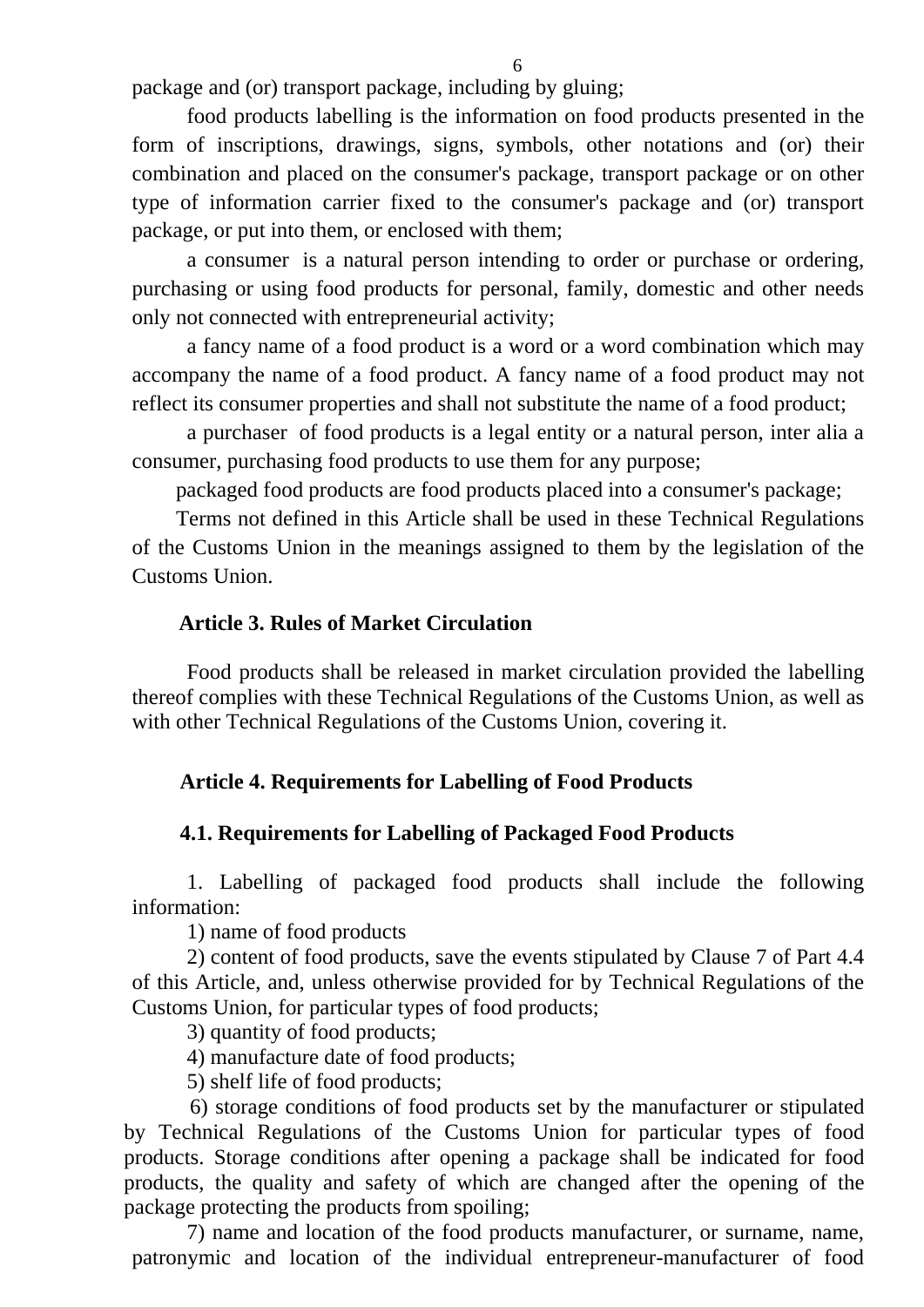products (hereinafter referred to as the manufacturer's name and location), and in the events stipulated by these Technical Regulations of the Customs Union, the name and location of the manufacturer's authorized representative, the name and location of the importing organization or the surname, name, patronymic and location of the individual entrepreneur-importer (hereinafter referred to as the importer's name and location);

8) recommendations and (or) restrictions on use, inter alia on cooking of food products in case the use thereof without such recommendations or restrictions is difficult, or may harm the consumers' health or property, lead to reduction or loss of taste characteristics of food products;

9) nutrition value indicators of food products considering provisions of Part 4.9 of this Article;

10) information on presence of food product ingredients obtained with the use of genetically modified organisms (hereinafter referred to as the GMO).

11) the uniform mark of products circulation on the market of the Customs Union Member States;

2. Packaged food product labelling, provided for by Clause 1 of Part 4.1 of this Article and made in the form of inscriptions, shall be written in the Russian language and in the state language (languages) of the Customs Union Member State, provided there are corresponding requirements in the legislation (legislations) of the Customs Union Member State (States), save the events stipulated by Clause 3 of Part 4.8 of this Article.

3. Packaged food product labelling may include additional information, inter alia information on the document, in compliance with which the food product was manufactured and may be identified, the fancy name of the food product, trademark, information on the exclusive owner of the trademark, name of the food product place of origin, the licenser's name and location, marks of voluntary certification systems.

4. Additional requirements for labelling of packaged food products not contradicting the requirements of these Technical Regulations of the Customs Union may be set in Technical Regulations of the Customs Union for particular types of food products.

5. Alcohol-free beverages, containing caffeine in the amount exceeding 150 mg/l, and (or) medical plants and extracts thereof in the amount sufficient to cause a restorative effect on human organism, shall be marked "Not recommended for children younger 18, pregnant and lactating women, people with hyper neural irritability, insomnia, arterial hypertension".

## <span id="page-6-0"></span>**4.2. General Requirements for Labelling of Food Products Placed into Transport Packages**

1. Labelling of a transport package containing food products shall include the following information:

1) name of the food product;

2) quantity of the food product;

3) manufacture date of the food product;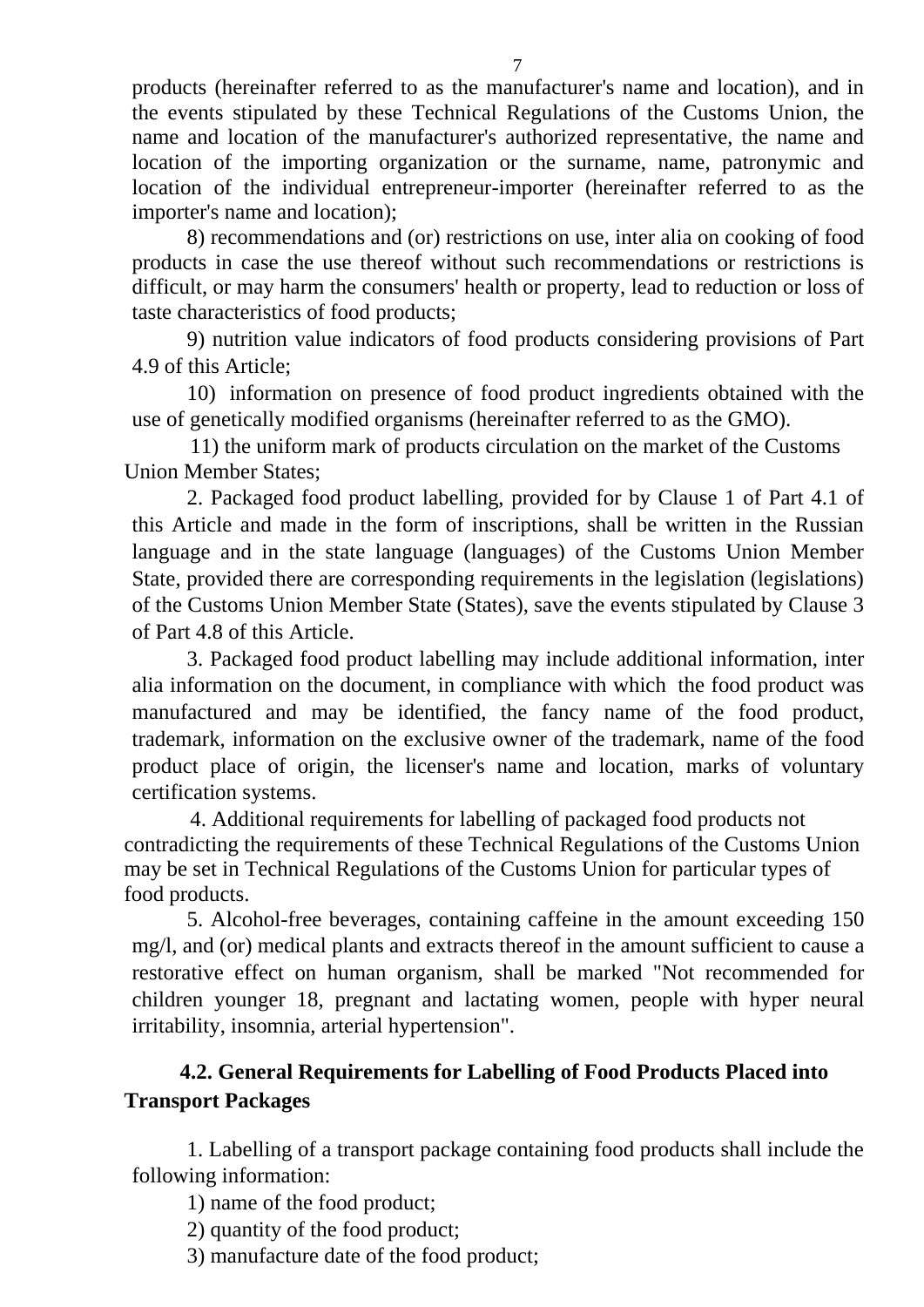4) shelf life of the food product;

5) storage conditions of the food product;

6) information permitting to identify the batch of the food product (for example, the batch number);

7) name and location of the food product manufacturer, or surname, name, patronymic and location of the individual entrepreneur-manufacturer of the food product.

If the food product is placed into the transport package without the consumer's package and such food product is intended by the manufacturer to be further packaged (candies, sugar and other food products), the labelling of the transport package containing such food products shall comply with the requirements provided for by Clause 1 of Part 4.1 of this Article.

2. Labelling of food products, placed into the transport package, provided for by Clause 1 of Part 4.2 of this Article and made in the form of inscriptions, shall be written in the Russian language and in the state language (languages) of the Customs Union Member State, provided there are corresponding requirements in the legislation (legislations) of the Customs Union Member State (States), save the events stipulated by Clause 3 of Part 4.8 of this Article.

3. In case the labelling stipulated by Clause 1 of Part 4.1 of this Article and written on the consumer's package of the food product, placed into the transport package, may be notified to the consumer without damaging the transport package, the specified labelling may be not put on the transport package.

4. Labelling of food products placed into the transport package may contain additional information, inter alia information on the document, in compliance with which the food product was manufactured and may be identified, the fancy name of the food product, trade mark, information on the exclusive owner of the trademark, name of the food product place of origin, the licenser's name and location, marks of voluntary certification systems.

5. Additional requirements for labelling of packaged food products, placed into the transport package, not contradicting the requirements of these Technical Regulations of the Customs Union, may be set in Technical Regulations of the Customs Union for particular types of food products.

### **4.3. General Requirements for Naming of Food Products**

<span id="page-7-0"></span>1. The name of the food product specified in the labelling shall permit to refer the product to food products, to credibly reflect characteristics thereof and to allow to distinguish it from other food products.

2. When Technical Regulations of the Customs Union for particular types of food products are effective, the name of the food product shall satisfy requirements thereof.

3. Information on physical properties and (or) on special food product treatment (reconstituted, smoked, marinated, ground, ionized, freeze-dried food products and detailed information on it) shall be included in the name of the food product or placed close to the name thereof, in the event the absence of such information may misguide the consumer (the purchaser). Requirements for such information in respect of particular types of food products shall be established by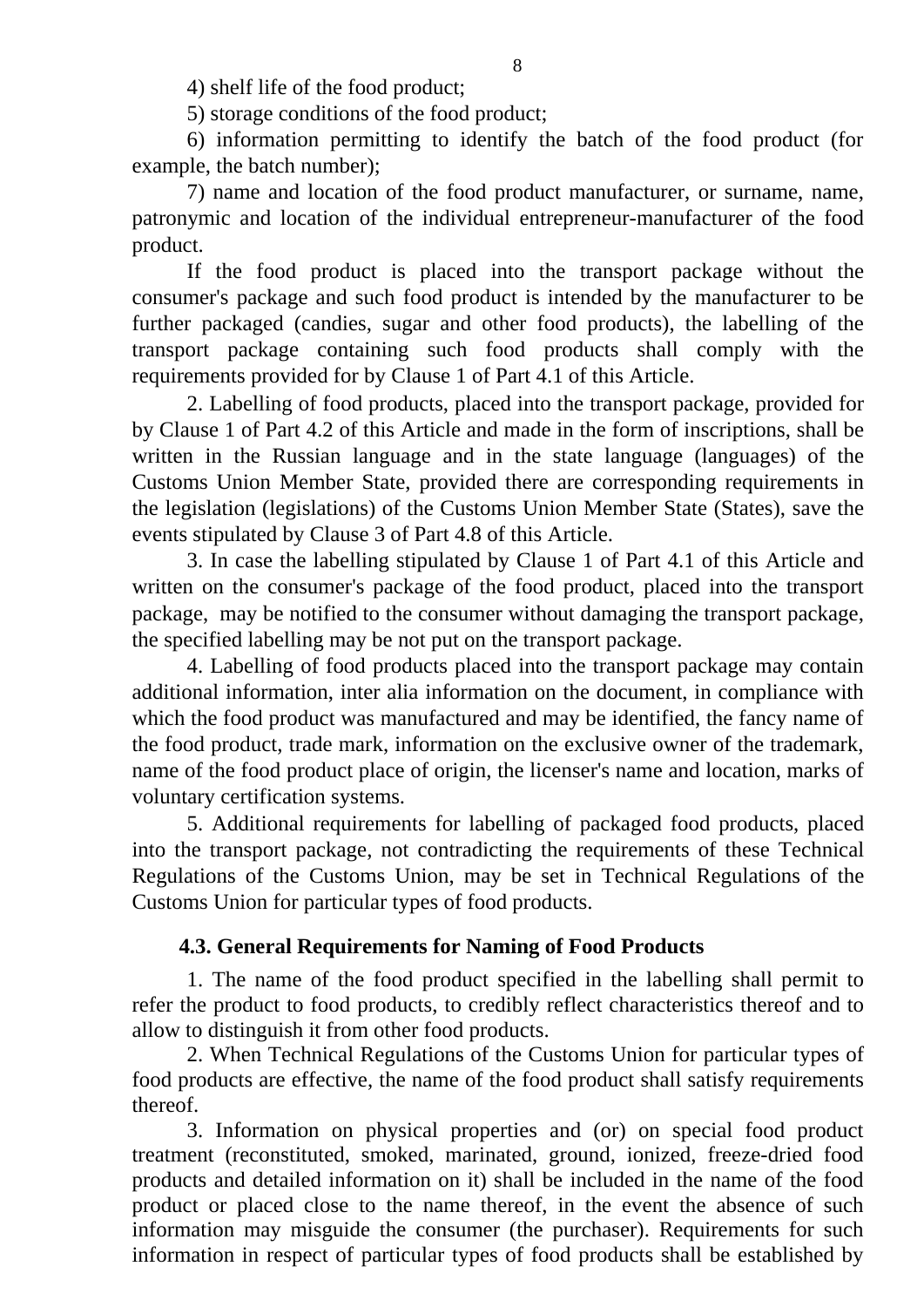9

Technical Regulations of the Customs Union for particular types of food products.

4. It is not allowed to include ingredients in the name of the food product if they or their derived products are not part of the food product.

5. If the content of the food product includes a flavouring agent, it is allowed to indicate the name of the ingredient substituted by such flavouring agent and which is not part of the food product, using the words: with the flavour of and (or) with the smell of.

6. Additional requirements for naming of food products not contradicting the requirements of these Technical Regulations of the Customs Union may be set in Technical Regulations of the Customs Union for particular types of food products.

## <span id="page-8-0"></span>**4.4. General Requirements for Indication of Ingredients in Food Products Labelling**

1. Ingredients which are part of the food product shall be written in the order of decreasing the mass fraction thereof at the moment of the food product manufacture, if not set otherwise by the requirements of Technical Regulations of the Customs Union for particular types of food products. The inscription "Content" shall be put directly before the specification of such ingredients.

2. If the food product contains a compound ingredient (with two or more components) which is part of the food product, the list of all components which are part of such compound ingredient shall be written in compliance with requirements of Clause 1 of Part 4.4 of this Article, or the name of the compound ingredient shall be written with addition of components thereof in brackets in the order of their decreasing the mass fraction. In the event the mass fraction of the compound ingredient equals to 2 or less per cent, it is allowed not to specify components thereof, save food additives, flavouring agents and food additives which are part thereof, biologically active substances and medical plants, ingredients obtained with the GMO use and ingredients specified in Clause 14 of Part 4.4 of this Article.

3. In the event the food product contains ingredients, the mass fraction of which equals to 2 or less per cent, it is allowed to write them in any order after ingredients the mass fraction of which exceeds 2 per cent, if not set otherwise by Technical Regulations of the Customs Union for particular types of food products.

4. The name of the ingredient constituting a food product shall be specified in the food product content in compliance with the requirements of Part 4.3 of this Article. The names of the ingredients stipulated by Annex 1 to these Technical Regulations of the Customs Union may be specified in the food product content under the names of corresponding types of food products, save the events when the names of such ingredients are used in the name of the food product.

5. If the food product contains a flavouring agent, the content labelling shall include the words "flavouring agent (agents)". Fancy name of the food product in respect to flavouring agents is allowed not to be specified in the food product content.

6. If the food product contains a food additive, it is obligatory to specify its functional (technological) designation (acidity regulator, stabilizator, emulsifier, other functional (technological) designations) and the name of the food additive, which may be substituted for the food additive index in accordance with International Numbering System (INS) or European Numbering System (E). If a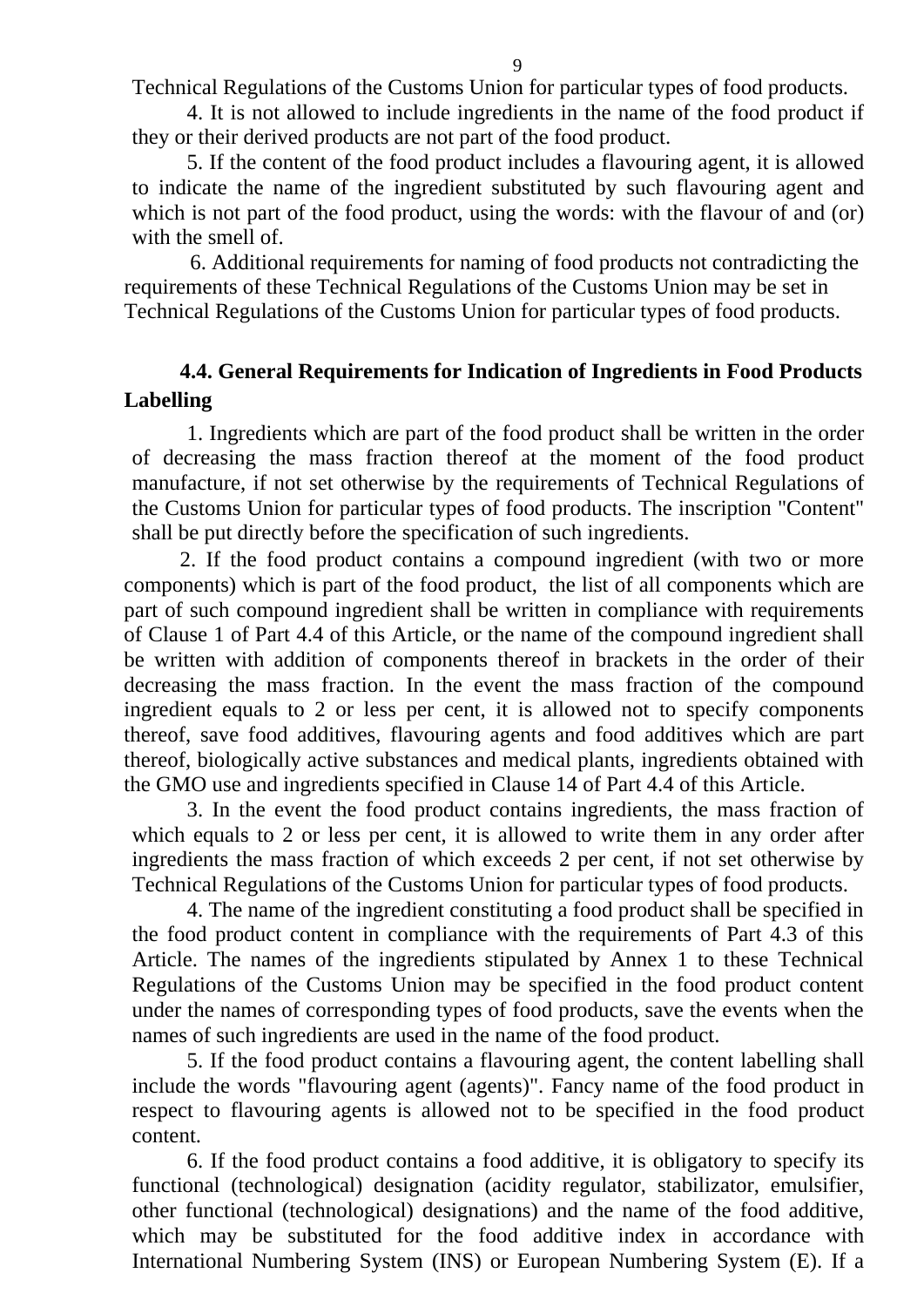food additive has a various functional designation, it shall be specified, correspondingly to its application purpose. Carbon dioxide, used as an ingredient at the food products manufacture, is not obligatory to be indicated in the food product content provided the inscription "Carbonated", or similar to it, is included in the food product labelling.

7. The food product content is not required to be specified in respect to:

1) fresh fruit (including berries) and vegetables (including potato), which are not peeled, cut or treated in a similar way;

2) vinegar, obtained from one type of the food raw material (with no addition of other ingredients);

3) food products consisting of one ingredient provided the food product name allows to identify such an ingredient.

8. Save the event specified in Clause 14 of Part 4.4 of this Article, the following shall not be considered as ingredients and shall not be specified in the food product content:

1) substances, which are removed from the ingredients specified in the food product content in the course of the process of food products manufacturing and added to food products without exceeding the original substances quantity at the next stage of the technological manufacturing process;

2) substances which are part of one or several ingredients and not changing characteristics of the food product containing such ingredients;

3) processing aids used at the manufacture of particular food products;

4) substances which are part of flavouring agents or food additives as solvents, carriers of flavour substances;

9. Water may not be specified in the food product content in case it:

1) is used in the process of food products manufacturing for reconstitution of concentrated, condensed or dry food products;

2) is part of a liquid ingredient (inter alia broth, marinade, brine, syrup, pickle solution), specified in the food product content.

10. Ingredients which were reconstituted in the course of the manufacturing process of food products from concentrated, condensed or dry food products are allowed to be specified in accordance with their mass fraction after reconstitution thereof.

11. Fruit (including berries), vegetables (including potato), nuts, cereals, mushrooms, vegetable herbs, spices, which are part of corresponding mixtures and not differing significantly according to their mass fraction, may be specified in the food product content in any order with the following words "in changeable proportions".

12. Labelling of food products, which contain sweeteners - sugar alcohols, shall include the words written directly after the food product content: Contains a sweetener (sweeteners). If overused may provoke laxative action.

13. Ingredients (including food additives, flavouring agents), biologically active additives, the consumption of which may entail allergic reactions or is contraindicated for some kind of diseases and which are listed in Clause 14 of Part 4.4 of this Article, shall be specified in the food product content notwithstanding quantity thereof.

14. The most wide-spread ingredients the consumption of which may cause allergic reactions or which are contraindicated for some diseases constitute the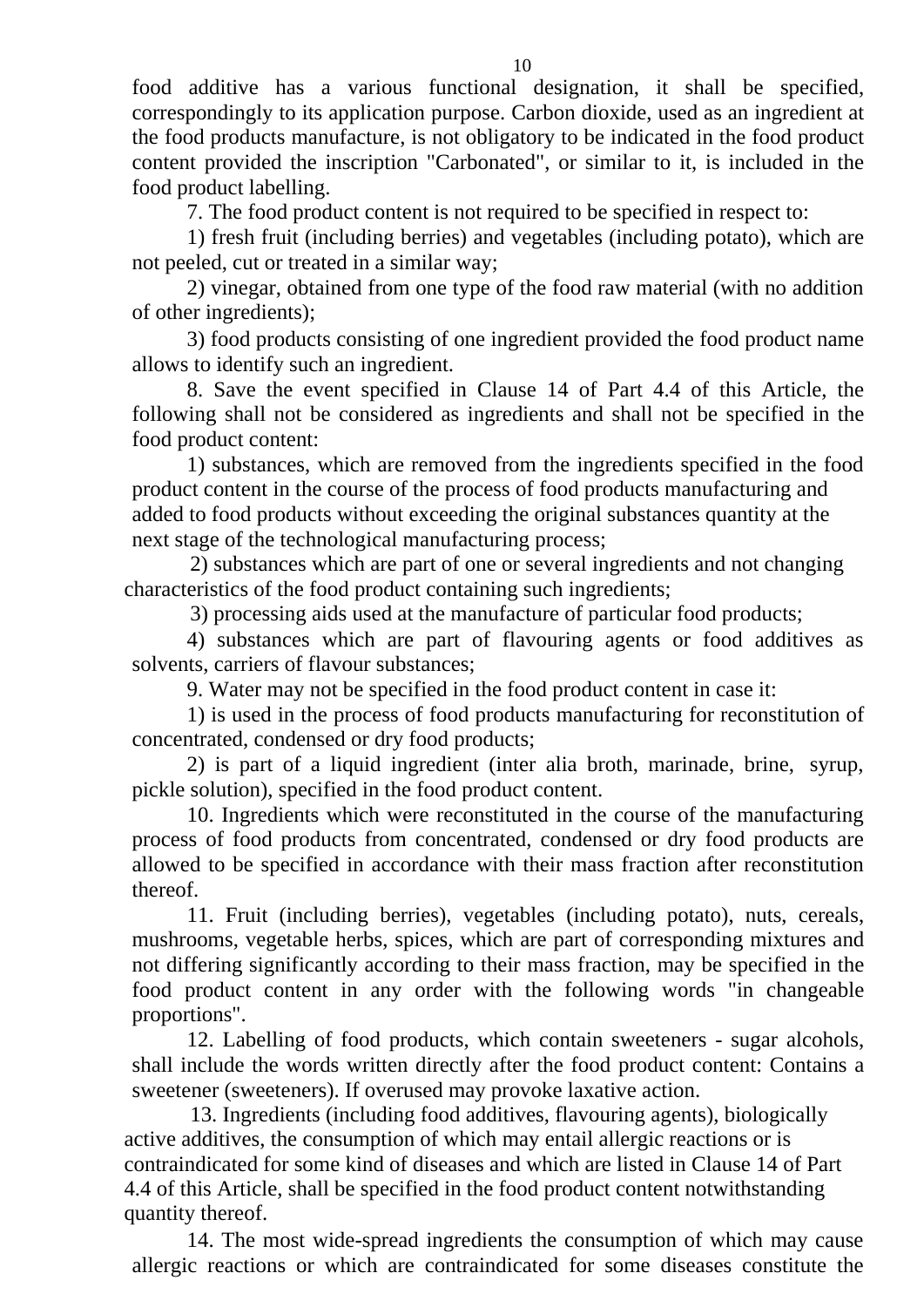following:

1) peanut and derived products thereof;

2) aspartame and aspartame-acesulfame salt;

3) mustard and derived products thereof;

4) sulphur dioxide and sulphites if their total content exceeds 10 milligrams

per 1 kilogram or 10 milligrams per one litre in terms of sulphur dioxide;

5) cereals, containing gluten and derived products thereof;

6) sesame and derived products thereof;

7) lupin and derived products thereof;

8) molluscs and derived products thereof;

9) milk and derived products thereof (including lactose);

10) nuts and derived products thereof;

11) crustacean and derived products thereof;

12) fish and derived products thereof (save fish gelatin used as a basis in preparations containing vitamins and carotenoids);

13) celery and derived products thereof;

14) soya and derived products thereof;

15) eggs and derived products thereof;

15. It is not required to specify information on allergic properties of ingredients provided for by Clause 14 of Part 4.4 of this Article in the food product labelling, save the information on aspartame and aspartame-acesulfame salt, in the event of use thereof in food product manufacture it is obligatory to place the following words: "Contains the source of phenylalanine" after the food product content.

16. For food products containing grain ingredients it is allowed to place the words "Do not contain gluten" after the food product content in the event grain ingredients containing gluten were not used or gluten was removed.

17. In the events ingredients specified in Clause 14 of Part 4.4 of this Article were not used at food products manufacture, but presence thereof in food products may not be excluded, information on possibility of such ingredients presence shall be placed directly after the food product content.

18. For food products containing colouring agents (azorubine Е122, quinoline yellow Е104, sunset yellow FCF Е110, allura red AC Е129, ponceau 4R Е124 and tartrazine Е102) it is required to place a warning inscription: Contains a colouring agent (agents) which may negatively affect children energy and concentration.

The exceptions are alcoholic drinks and food products in which the specified colouring agents are used for labelling of slaughter products and meat products or for labelling or decorative colouring of Easter eggs.

# <span id="page-10-0"></span>**4.5. General Requirements for Specification of Packaged Products Quantity in Food Products Labelling**

1. Quantity of packaged food products shall be specified in the food products labelling in volume units (millilitres, centilitres, or litres), in mass units (grams or kilograms) or account units (items). In this case it is allowed to use abbreviated names of the given units. Mass or volume of eggs, fruit, vegetables sold per item, are not required to be specified.

2. The selection of value for specification of packaged products quantity, save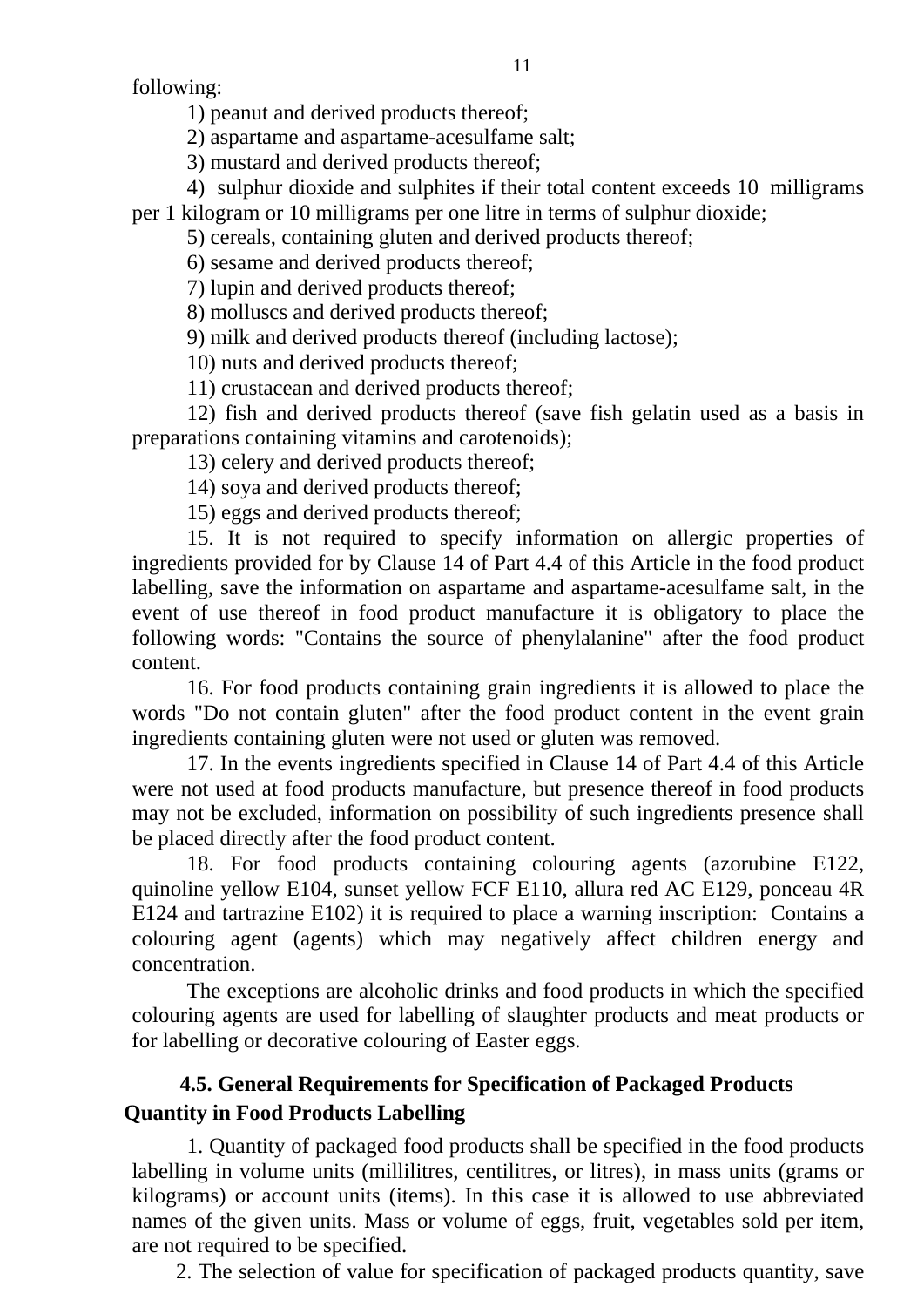food products sold per item, shall be made with consideration of the following rules unless otherwise set by Technical Regulations of the Customs Union for particular types of food products:

- if food products are liquid, volume thereof shall be specified;

- if food products are paste-like, viscous, or viscoplastic, volume or mass thereof shall be specified;

- if food products are firm, free-running, constitute a mixture of firm and liquid substance, mass thereof shall be indicated.

It is allowed to use simultaneously two values for specification of food products quantity, for example, mass and quantity of pieces, mass and volume.

3. Specification of food products quantity in a group package shall be made in the following way:

3.1. if the food products of one name are packaged into several consumer's packages, the total quantity of the products and the number of the consumer's packages shall be specified on the group package of the food products;

3.2. If characteristics of the group package of the packaged food products allow readability of information on food products quantity and easy calculation of the consumer's packages, it is allowed not to specify them on the group package;

3.3. If packaged food products consist of several consumer's packages with products of different types and names and (or) separate items of different names, the name and quantity of the products of each consumer's package and (or) name, quantity of pieces, or mass of each item shall be specified on the group package.

4. Quantity of food products placed into a transport package shall be specified in volume units (millilitres, centilitres, or litres) or mass units (grams or kilograms) or in packaged items quantity in a transport package (pieces) with specification of food products quantity placed in each packaging unit. In this case it is allowed to use abbreviated names of the given units.

5. In the event the food products are placed into a liquid medium, for example, water, water solutions of sugar, water solutions of food acids, water solutions of salts, brines, vinegar, fruit or vegetable juices, alongside with specification of volume or mass of food products together with liquid medium, it is obligatory to specify additionally the volume or mass of food products placed into a liquid medium. This requirement shall be also applied to food products placed into a liquid medium with further freezing thereof.

6. It is not allowed to specify vaguely the quantity of the packaged food products and to give a range of values for the packaged food products quantity.

## <span id="page-11-0"></span>**4.6. General Requirements for Specification of the Manufacture Date in of Food Products Labelling**

1. Specification of the manufacture date in the food products labelling depending on the shelf life of the product shall be made with the use of the following words:

1) "Manufacture date" with specification of the hour, day, month, when the shelf life is less than 72 hours;

2) "Manufacture date" with specification of the day, month, year when the shelf life is from 72 hours to three months;

3) "Manufacture date" with specification of the month, year or day, month,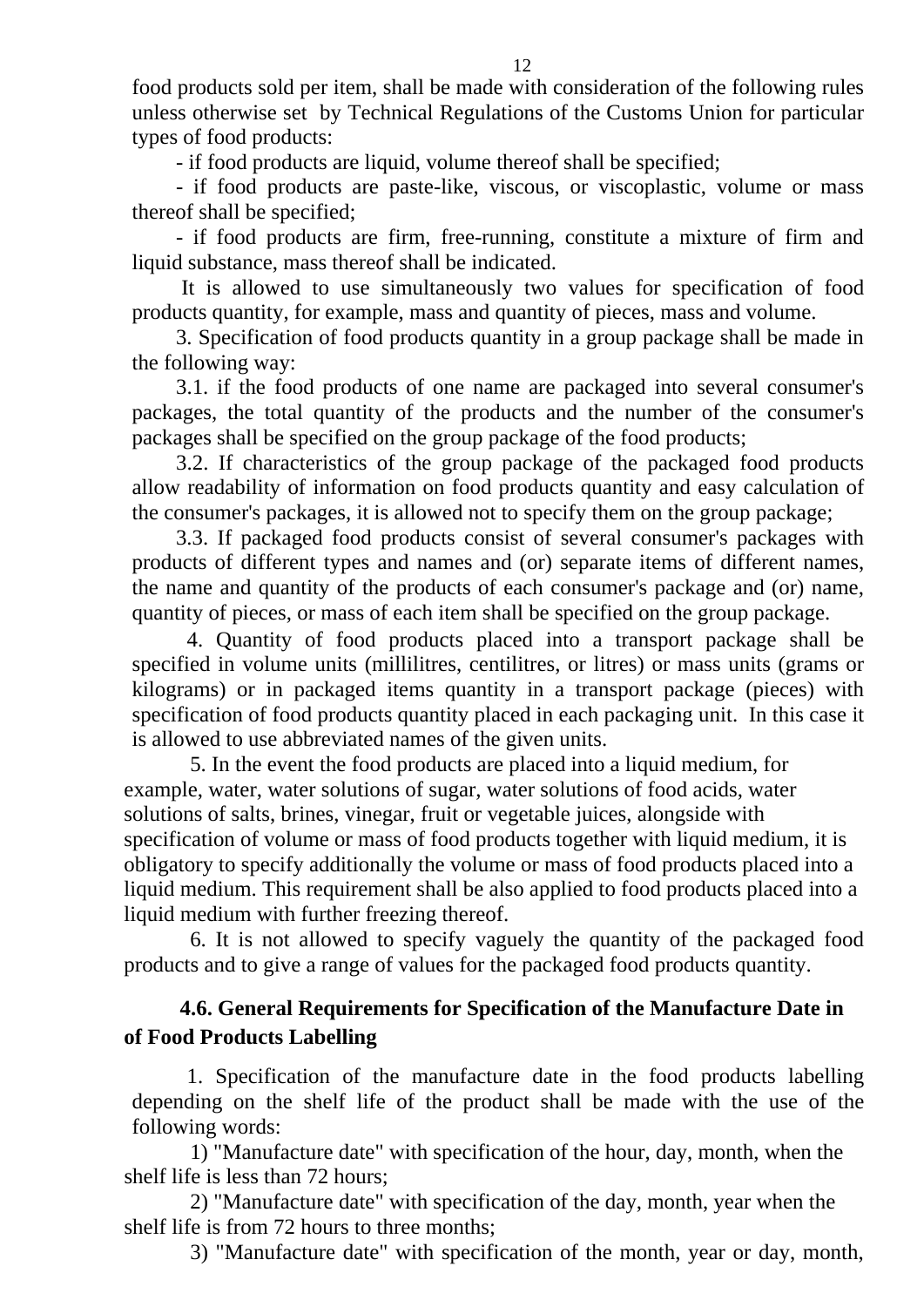year when the shelf life is three months and more;

4) "Manufacture year" for sugar.

2. The date of the food products manufacture or place for putting this date onto the consumer's package shall be specified after the words "manufacture date".

3. The words "manufacture date" in the food products labelling may be replaced with the words "production date" or words similar in the meaning.

4. In Technical Regulations of the Customs Union for particular types of food products the words "manufacture date" may be replaced by other notions determining the date of the end of the technological process of production of particular types of food products, for example, the bottling date for drinks, date of eggs sorting, harvest year for agricultural plants, gathering year for wild-growing fruit, nuts, bee products.

Additional requirements for specification of the manufacture date of food products, not contradicting the requirements of these Technical Regulations of the Customs Union, may be set in Technical Regulations of the Customs Union for particular types of food products.

### <span id="page-12-0"></span>**4.7. General Requirements for Specification of Shelf Life in Food Products Labelling**

1. Specification of shelf life in the food products labelling shall be made with the use of the following words:

1) "best before" with specification of the hour, day, month, when the shelf life is less than 72 hours;

2) "best before" with specification of the day, month, year when the shelf life is from 72 hours to three months;

3) "best before the end of" with specification of the month, year, or "best before" with specification of the day, month, year with the shelf life not less than three months.

2. In order to specify the shelf life of food products it is allowed to use the words "best before" with indication of number of days, months or years, or when the shelf life is less than 72 hours the words "best before" with indication of the number of hours.

3. After the words "best before", "best before the end of" it is required either to specify the shelf life of the food product, or to mark the place for putting this information on the package.

4. Labelling of food products in respect to which the manufacturer establishes the unlimited shelf life shall be accompanied by the inscription "The shelf life is unlimited providing the storage conditions are observed".

5. The words "best before", "best before the end of" in the food products labelling may be substituted by the words "shelf life", "consume before" or by words similar in the meaning.

6. Additional requirements for specification of the shelf life of food products, not contradicting the requirements of these Technical Regulations of the Customs Union may be set in Technical Regulations of the Customs Union for particular types of food products.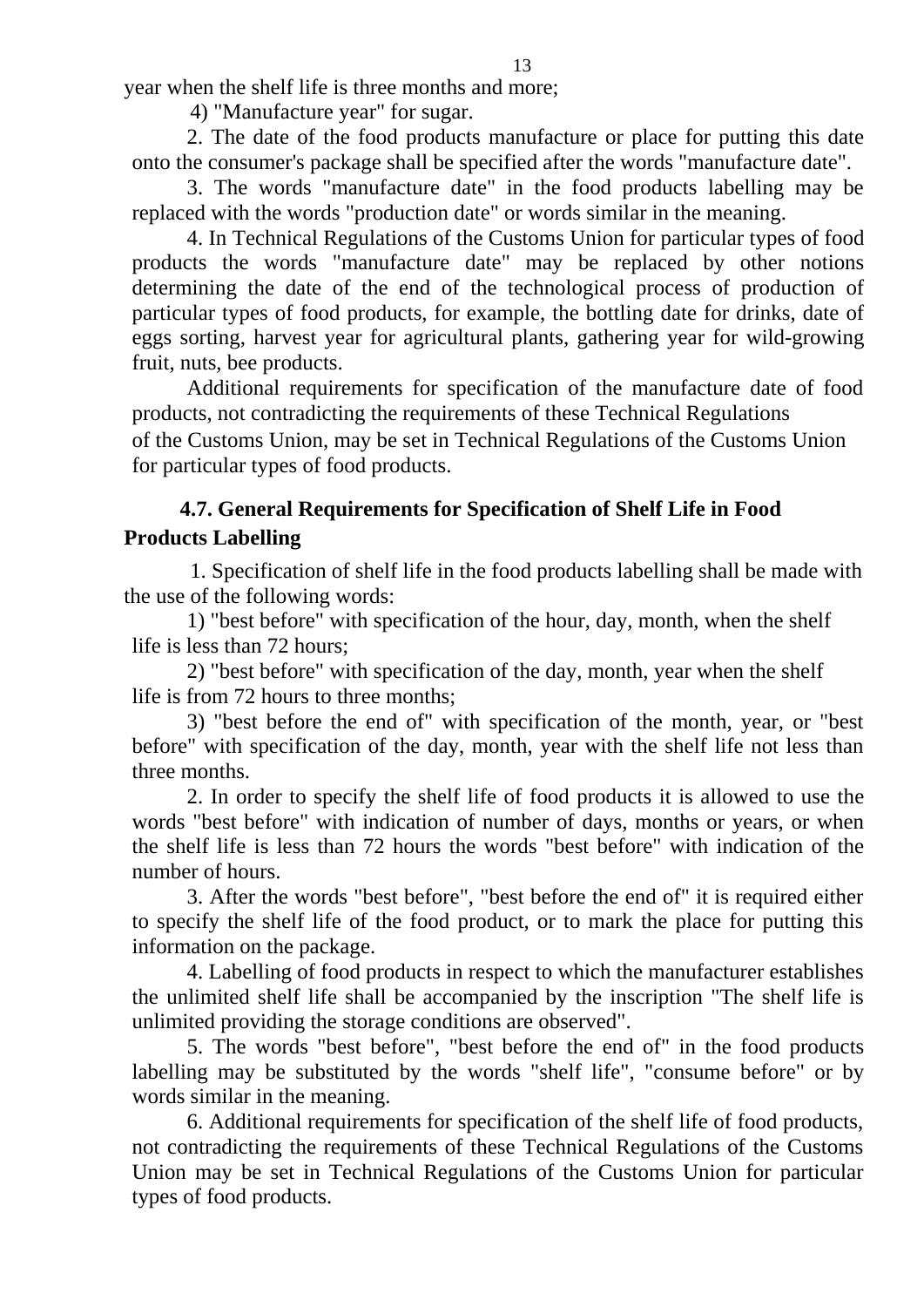## <span id="page-13-0"></span>**4.8. General Requirements for Specification of the Name and Location of the Food Products Manufacturer, the Manufacturer's Authorized Representative, Importer in Food Products Labelling**

1. The food products manufacturer's name and location shall be specified in the food products labelling notwithstanding the food products manufacture in the territory of the Customs Union Member States or being supplied from third countries. The location of the food products manufacturer shall be determined by the place of the state registration of the organization or individual entrepreneur.

2. The information supplied to the consumer (purchaser) shall include the officially registered name and location (address, including country) of the manufacturer. In the event the manufacturer's location does not coincide with the manufacturer's address, it is also required to specify the address (addresses) of the production place (places) and of the person authorized by the manufacturer for receiving the consumers' (purchasers') claims on its territory (if available).

3. The information on the name of location of the manufacturer of the food products supplied from third countries is allowed to be written in the letters of the Latin alphabet and Arabic figures or in the state language (languages) of the country of the food product manufacturer's location provided the name of the country is written in the Russian language.

4. The labelling of food products manufactured by several manufacturers may include the name and location of each manufacturer, provided the way of presenting the information on each manufacturer to the consumers (purchasers), for example, the use of letters, figures, symbols, different marking-out allows to determine expressly the manufacturer of the particular food product.

5. Food products packaged not in the place of manufacture thereof (save the events of food products packaging in the consumer's package by retail organizations) shall contain information on the manufacturer and legal entity or individual entrepreneur packaging the food products not in the place of manufacture thereof for further sale or under order of another legal entity or individual entrepreneur, pursuant to Clause 1 of Part 4.8 of this Article.

6. If the manufacturer has an authorized representative, the name and location of such manufacturer's authorized representative shall be specified in the food product labelling.

7. Labelling of food products supplied from third countries shall include the importer's name and location.

## <span id="page-13-1"></span>**4.9. General Requirements for Specification of Nutrition Value in Food Products Labelling**

1. Nutrition value of food products specified in the labelling thereof shall include the following indicators:

1) energy value (caloric content);

2) protein, fat, hydrocarbon quantity;

3) vitamins and mineral substances quantity.

2. Nutrition value of flavouring agents, chewing gums, coffee, natural mineral water, bottled drinking water, food additives, raw food products (mushrooms, products of farm animals and poultry slaughter, fish, vegetables (including potato), fruit (including berries), sodium chloride, herbs, spices, vinegar,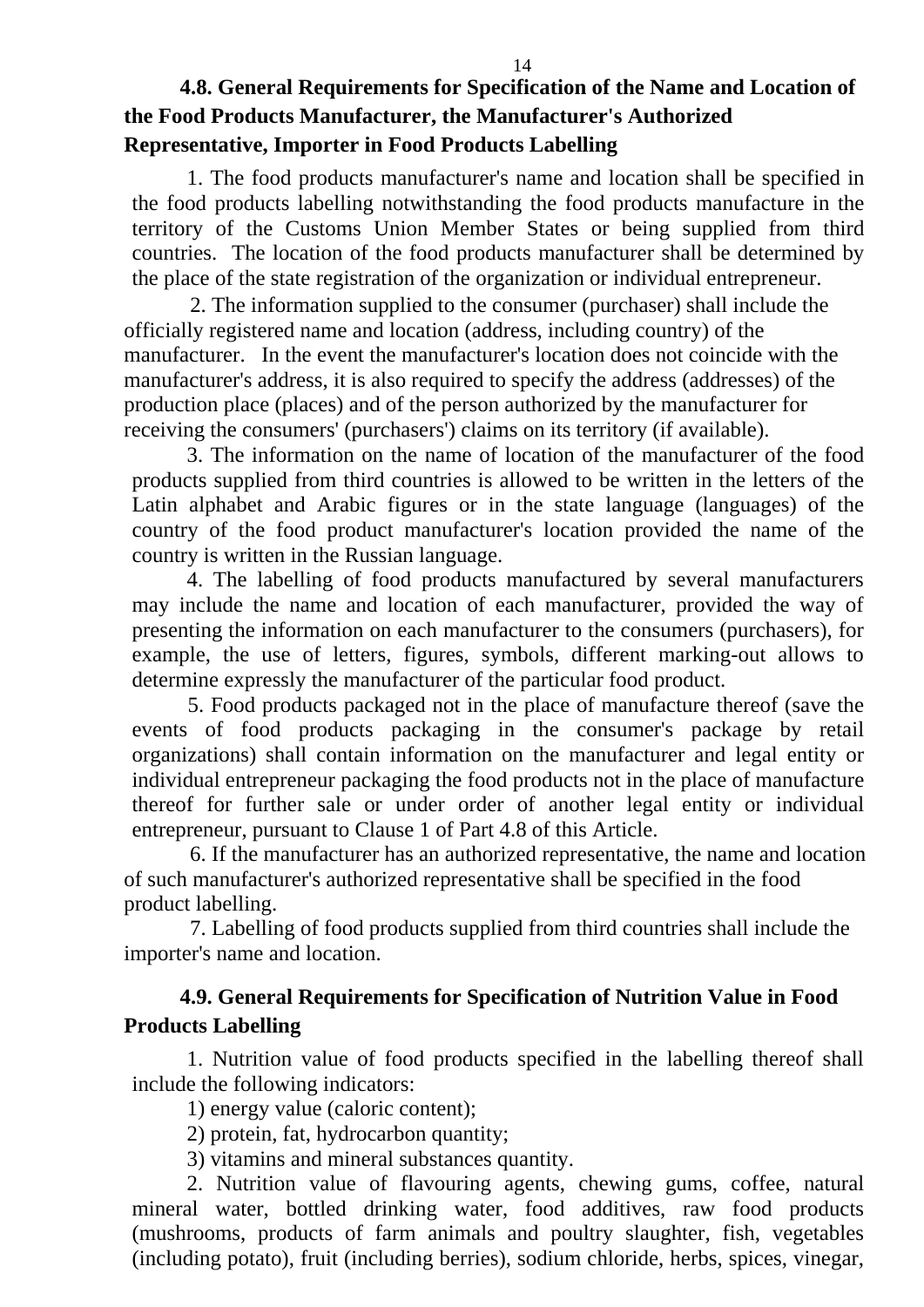tea may not be specified unless otherwise set by Technical Regulations of the Customs Union for these types of food products. Nutrition value of other types of food products may not be specified in the events provided for by Technical Regulations of the Customs Union for particular types of food products.

3. Nutrition value of food products shall be presented per 100 grams or 100 millilitres and (or) per one portion of the food product (the determined quantity of the food product specified in its labelling as one portion, the quantity of such portion shall obligatory be indicated).

4. Energy value (caloric content) of the food product shall be specified in joules or calories or in multiple or fractional units of the said values.

5. The quantity of nutrient substances, including proteins, fats, hydrocarbons in food products shall be specified in grams or in multiple or fractional units of the said values.

6. The quantity of vitamins and mineral substances in food products shall be specified in units of the International System of Units (SI) (milligrams or micrograms) or in other units allowed to be used in the Customs Union Member States pursuant to the legislation of the Customs Union Member States in the field of provision of uniformity of measurements.

7. The quantity of proteins, fats, hydrocarbons and energy value (caloric content) of the food product shall be specified in respect to proteins, fats, hydrocarbons and energy value (caloric content) for which such quantity per 100 grams or per 100 millilitres or per one portion of the food product (if nutrition value is provided per one portion) equals to 2 or more per cent of the values denoting the average daily need of a grown-up person in proteins, fats, hydrocarbons and energy. Otherwise the quantity of proteins, fats, hydrocarbons and energy value (caloric content) shall be indicated at the manufacturer's discretion.

8. The quantity of vitamins and mineral substances in food products shall be indicated in case vitamins and mineral substances are added to the food product at manufacture thereof. Otherwise the quantity of vitamins and mineral substances in food products may be specified in respect to vitamins and mineral substances for which such quantity per 100 grams or per 100 millilitres or per one portion of the food product (if nutrition value is provided per one portion) equals to 5 or more per cent of the values denoting the average daily need of a grown-up person in vitamins and mineral substances.

9. Values denoting the average daily need of a grown-up person in proteins, fats, hydrocarbons and energy, in vitamins, minerals and other substances are determined in compliance with Annex 2 to these Technical Regulations of the Customs Union.

For specification of the nutrition value indicators in the food product labelling, provided for by Clauses 7, 8, 9 of part 4.9 of this Article and designated for particular categories of consumers, the calculation is carried out according to the average daily need for such category of consumers.

10. For biologically active additives to food, in respect to substances, of which they are the source, and for enriched food products - in respect to substances used for enrichment of such food products, it is obligatory to specify additionally the nutrition value in per cent proportion to the values determined by the procedure established by Clause 9 of Part 4.9 of this Article.

11. The values of the nutrition value indicators for food products, which are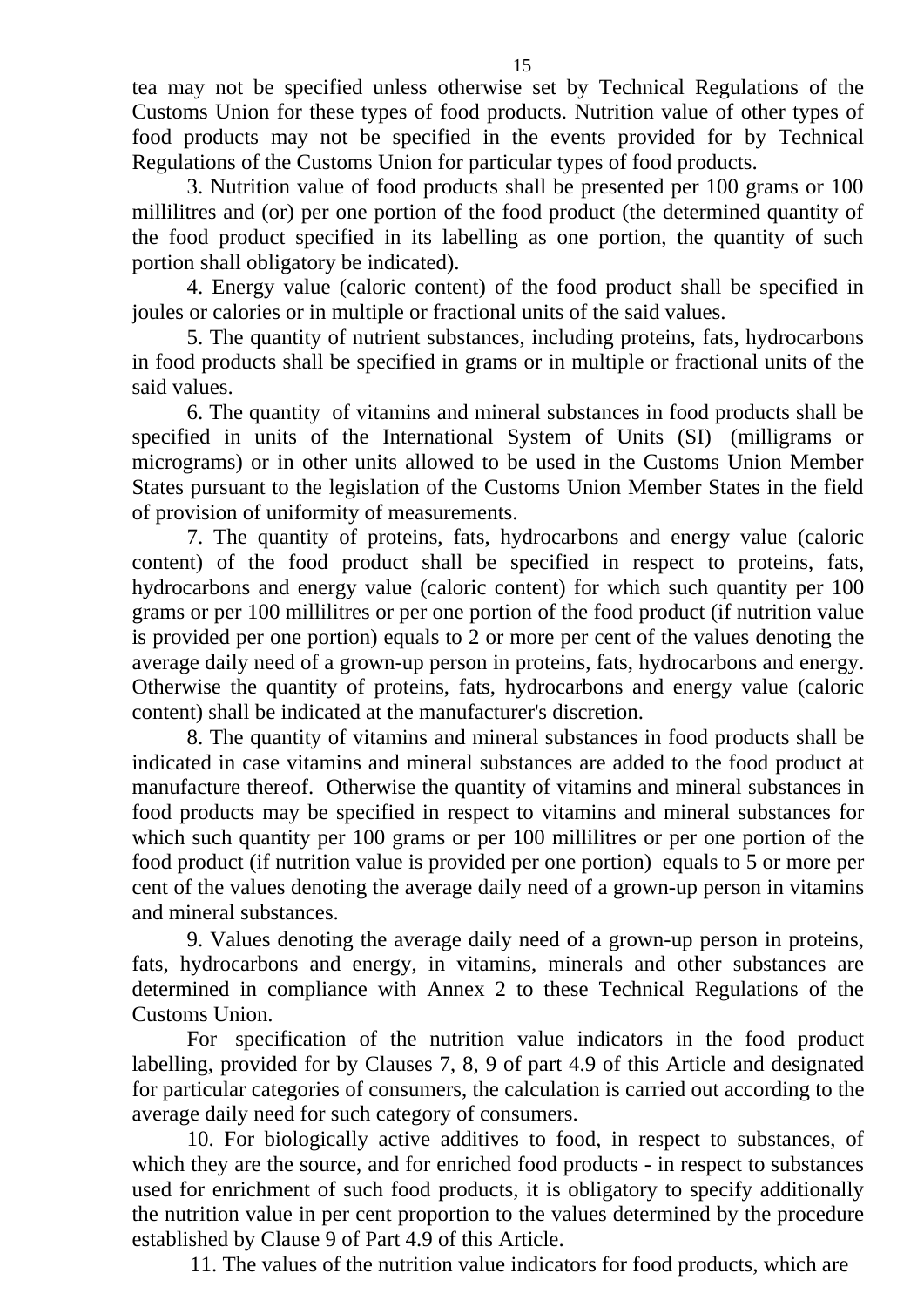to be cooked by consumers, shall be specified in the food product labelling notwithstanding its further cooking.

12. Nutrition value indicators for food products shall be determined by the food product manufacturer by analytical or calculation way.

13. For specification of the food product energy value (caloric content) and content of proteins, fats, hydrocarbons it is allowed to use rules for rounding-off the nutrition values of food products in compliance with Annex 3 to these Technical Regulations of the Customs Union, unless otherwise set by Technical Regulations of the Customs Union for particular types of food products.

14. Labelling of food products in respect to the nutrition value indicators may include the following inscription: "Average Values".

For determination of the food product energy value (caloric content) it is obligatory to use conversion coefficients for basic food substances for conversion thereof in the food product energy value (caloric content) in compliance with Annex 4 of these Technical Regulations of the Customs Union.

15. For determination of hydrocarbon content in food products it is necessary to consider the quantity thereof contained in the food product (save dietary fibres) and participating in metabolism of the human body, as well as the quantity of sweeteners - sugar alcohols.

16. For determination of the quantity of vitamin A and pro-vitamin A it is required to use a conversion coefficient based on the assumption that one microgram of retinol or retinol equivalent corresponds to 6 micrograms of betacarotene.

17. Additional requirements for specification of the nutrition value of the food products, not contradicting the requirements of these Technical Regulations of the Customs Union, may be set in Technical Regulations of the Customs Union for particular types of food products.

## <span id="page-15-0"></span>**4.10. General Requirements for Specification of Information on Specific Characteristics of Food Products in Food Products Labelling**

1. Information on specific characteristics of food products shall be indicated in the labelling on a voluntary basis.

2. Information on specific characteristics of food products, including on the absence of components obtained from GMO (or) with the use of GMO, shall be confirmed by proofs, submitted by a person, making this statement in the food product labelling independently or received by this person with participation of other persons. Proofs of presence of specific characteristics of food products are subject to keeping by organizations or individual entrepreneurs, releasing such food products in circulation in the unified customs area of the Customs Union, and shall be provided in the events stipulated by the legislation of the Customs Union.

3. Information on specific characteristics of food products provided for by Annex 5 to these Technical Regulations of the Customs Union may be used only provided conditions specified in this Annex are fulfilled, unless otherwise set by the Technical Regulations of the Customs Union for particular types of food products. Information not specified in Annex 5 to these Technical Regulations of the Customs Union on specific characteristics of food products may be used in the food product labelling provided requirements of Clause 2 of Part 4.10 of this Article or requirements established by Technical Regulations of the Customs Union for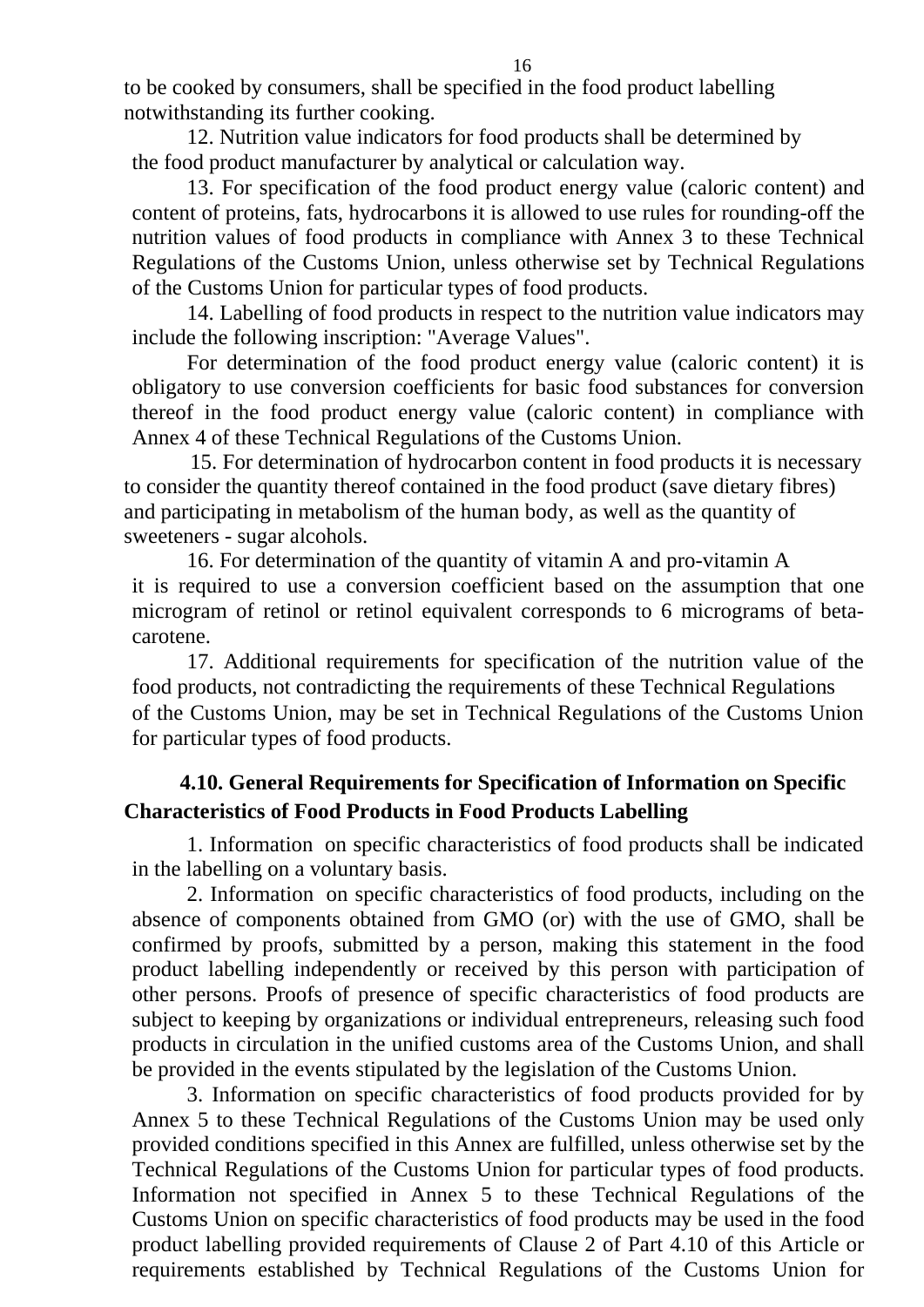particular types of food products are complied with.

4. Information on specific characteristics of food products considering nutrition value thereof shall be specified in the food product labelling with indication of quantity of the corresponding nutrient substances determining the nutrition value of the food product.

## <span id="page-16-0"></span>**4.11. Requirements for Specification of Information on Presence in Food Products of Ingredients Obtained with the Use of Genetically Modified Organisms in Food Products Labelling**

1. For food products obtained with the use of GMO, including those not containing deoxyribonucleic acid (DNA) and proteins, the following information shall be specified: "genetically modified products" or "products obtained from genetically modified organisms", or "the product contains components of genetically modified organisms".

In the event the manufacturer did not use genetically modified organisms at food products manufacturing, the content of GMO of 0.9% or less is accidental or technically irremovable impurity, such food products shall not be referred to as food products containing GMO. When labelling such food products data on presence of GMO shall not be stated.

2. Specification of the following information is obligatory for food products obtained from genetically modified microorganisms or with the use thereof (bacteria, yeast and filamentous fungi, the genetic material of which was changed with the help of genetic engineering methods) (hereinafter referred to as the GMM):

- for products containing living GMM - "The product contains living genetically modified microorganisms";

- for products containing inviable GMM - "The product was received with the use of genetically modified microorganisms";

- for products freed from engineering GMM or for products produced with the use of components freed from engineering GMM - 'The product contains components received with the use of genetically modified microorganisms'.

<span id="page-16-1"></span>3. Labelling of food products shall not contain information on GMO presence in respect to the used processing aids, produced from or with the use of GMO.

## **4.12. Requirements for Methods of Clear and Readable Labelling of Food Products**

1. Labelling of food products provided for by Clause 1 of Part 4.1 and Clause 1 of Part 4.2 of this Article, shall be clear, readable, reliable and not misguiding for consumers (purchasers), at this inscriptions, signs, symbols shall be contrasting to the background to which labelling is added. The way of applying a labelling shall provide its safety during the whole shelf life of the food product provided storage conditions established by the manufacturer are observed.

2. Information provided for by Sub-clauses 1, 4 - 6 of Clause 1 of Part 4.1 and Clause 13 of Part 4.4 of this Article shall be placed on the consumer's package and (or) on the label, deletion of which from the consumer's package shall be difficult.

3. Information provided for by Sub-clauses 2, 3, 7 - 11 of Clause 1 of Part 4.1 of this Article shall be placed onto the consumer's package and (or) label, and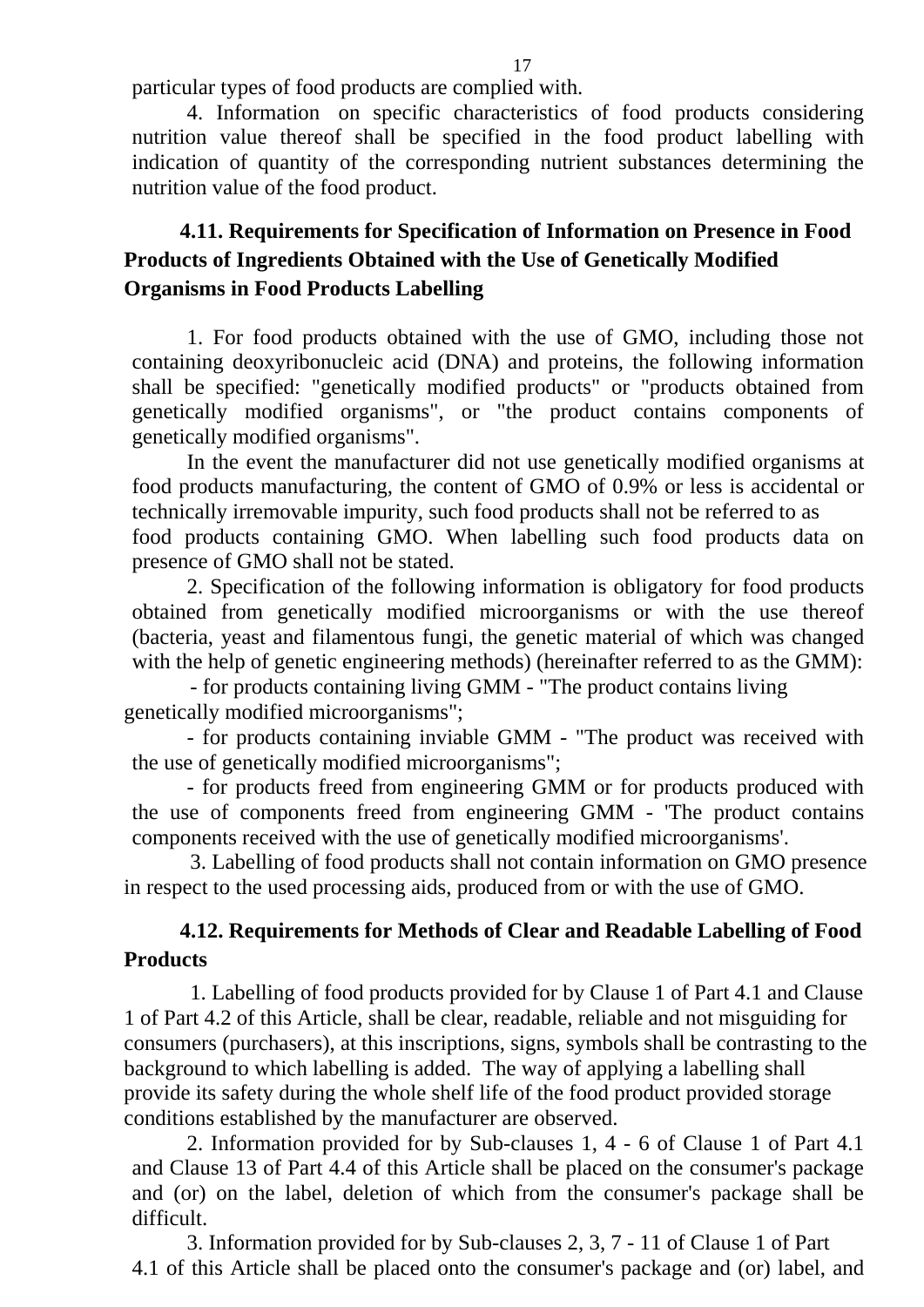(or) package leaflet, and (or) package leaflet placed into each packaging unit, or enclosed with each packaging unit.

4. In the event the area of the largest side of the consumer's package of food products does not exceed 10 square centimetres, the information, provided for by Clause 2 (save the information provided for by Clause 13 of Part 4.4 of this Article) and Sub-clauses 3, 7 - 11 of Clause 1 of Part 4.1 of this Article, shall be placed on the consumer's package and (or) label, and (or) package leaflet, placed in each consumer's package, or in each transport package, or enclosed with each consumer's package or with each transport package.

5. For pre-packaging of food products by retail organizations in case of absence of the consumer the consumer's package or the label enclosed therewith shall contain the food product name, its manufacture date, shelf life and storage conditions. Other information, stipulated by Clause 1 of Part 4.1 and Clause 13 of Part 4.4 of this Article shall be presented to the consumer in any way allowing to make a reasonable choice of this food product (including by means of placing it onto the consumer's package and (or) label and (or) onto the package leaflet, put into each packaging unit or enclosed with each packaging unit of food products).

6. The information, stipulated by Clause 1 of Part 4.1 and Clause 13 of Part 4.4 of this Article in respect of food products placed directly into the transport package, as well as food products pre-packaging of which is carried out by retail organizations in the presence of the consumer, shall be presented to the consumer in any way allowing to make a reasonable choice of such a food product.

7. Labelling of food products placed directly into the transport package provided for by Part 4.2 of this Article shall be placed on to the transport package, and (or) label and (or) package leaflet, put into each transport package or enclosed with each transport package, or included in documents, accompanying food products.

8. Labelling of food products shall not contain images of food products not contained in the consumer's package or which have not been used at manufacture of food products or food product components, contained in the consumer's package, or flavour and (or) smell of which are not imitated by components which are part of the food product contained in the consumer's package, save the events provided for by Clause 9 of Part 4.12 of this Article.

<span id="page-17-0"></span>9. Labelling of food products, made in the form of the image of a dish, for cooking of which this food product shall be used, shall be accompanied by the words "variant of a cooked dish" or by words similar in the meaning.

### **Article 5. Compliance with the Requirements for Food Products Labelling**

1. Compliance of food products labelling with these Technical Regulations of the Customs Union shall be provided for directly by fulfilment of requirements thereof for labelling and by fulfilment of requirements of the Technical Regulations of the Customs Union for particular types of food products establishing additional requirements for labelling thereof.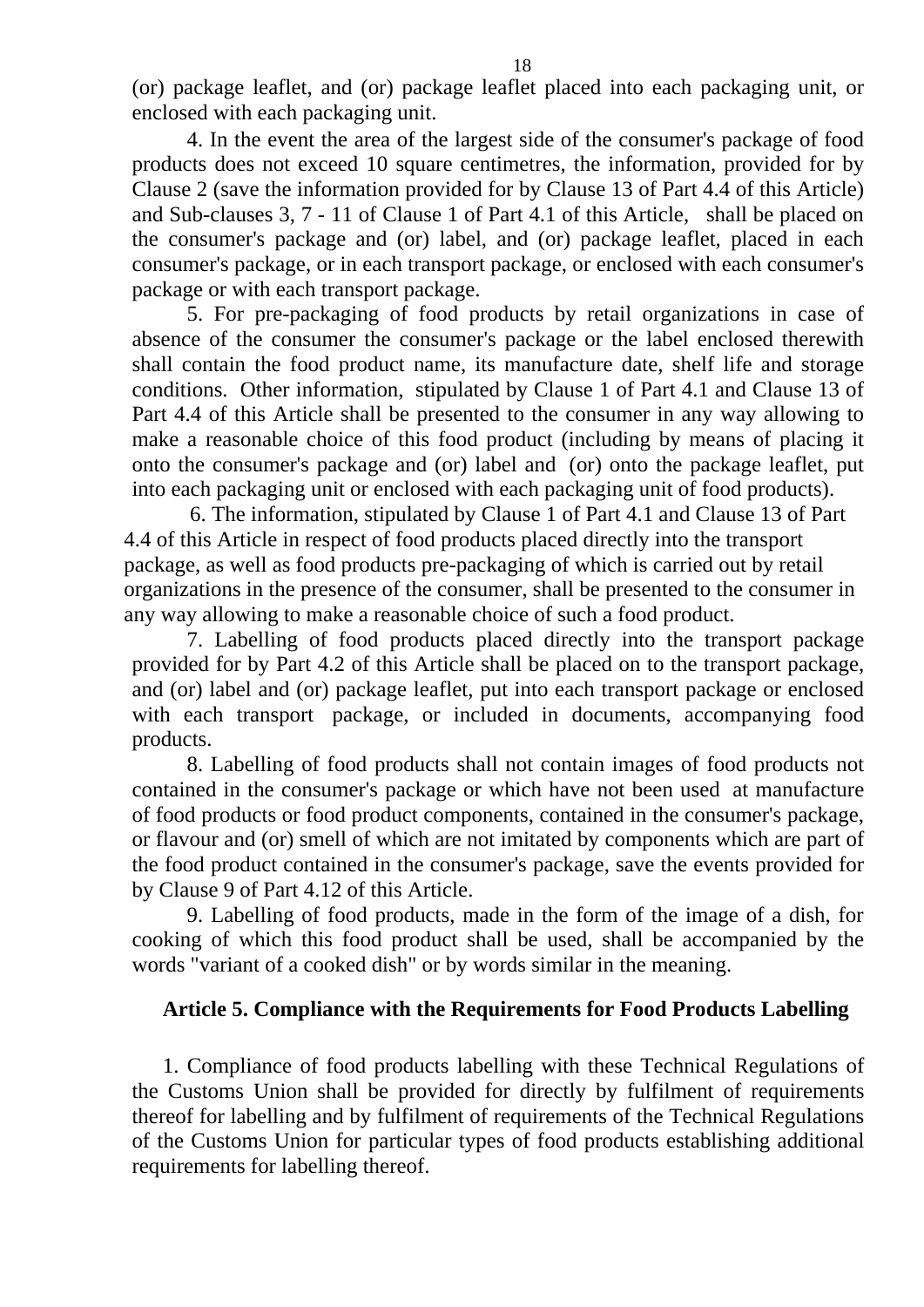to Technical Regulations of the Customs Union "Labelling of Food Products" (TR CU 022/2011)

# <span id="page-18-0"></span>**Types of Ingredients the Names of which May Be Substituted for the Names of Food Products Types**

| Types of Ingredients                                                                               | Names of Food<br><b>Products Types</b>                                                                            |
|----------------------------------------------------------------------------------------------------|-------------------------------------------------------------------------------------------------------------------|
| T                                                                                                  | 2                                                                                                                 |
| Refined oils or fats                                                                               | Oil or fat with indication of<br>origin: vegetable or animal                                                      |
| Compressed, extracted or refined<br>cacao butter                                                   | Cacao butter                                                                                                      |
| Fruit mixture, mass fraction of which<br>constitutes not more than 10 per cent of<br>food products | Fruit                                                                                                             |
| Berries mixture, constituting not more than<br>10 per cent of mass fraction of food products       | <b>Berries</b>                                                                                                    |
| Candied fruit, constituting not more than<br>10 per cent of mass fraction of food products         | Succade                                                                                                           |
| Vegetables mixture, constituting not more than<br>10 per cent of mass fraction of food products    | Vegetables                                                                                                        |
| Natural honey of any kinds                                                                         | Honey                                                                                                             |
| Flour mixture from two or more grain types                                                         | Flour with indication of grain types,<br>from which it is produced, in decreasing<br>order of their mass fraction |
| Starch, and starch modified by<br>physical aids or ferments                                        | Starch*                                                                                                           |
| Fish of all kinds                                                                                  | Fish                                                                                                              |
| Cooking edible salt (sodium chloride)                                                              | Salt                                                                                                              |
| Cheese or cheese mixture                                                                           | Cheese                                                                                                            |
| Milk protein, caseins, caseinates,<br>whey protein and their mixtures                              | Milk protein                                                                                                      |
| Vegetable herbs, constituting not more than 2<br>per cent of the mass fraction of food products    | Vegetable herbs or vegetable herbs<br>mixture                                                                     |
| Spices, constituting not more than 2 per cent<br>of the mass fraction of food products             | Spices or mixtures of spices                                                                                      |
| Source substances, used for<br>production of chewing gum                                           | Rubber basis                                                                                                      |
| Sucrose of all kinds                                                                               | Sugar                                                                                                             |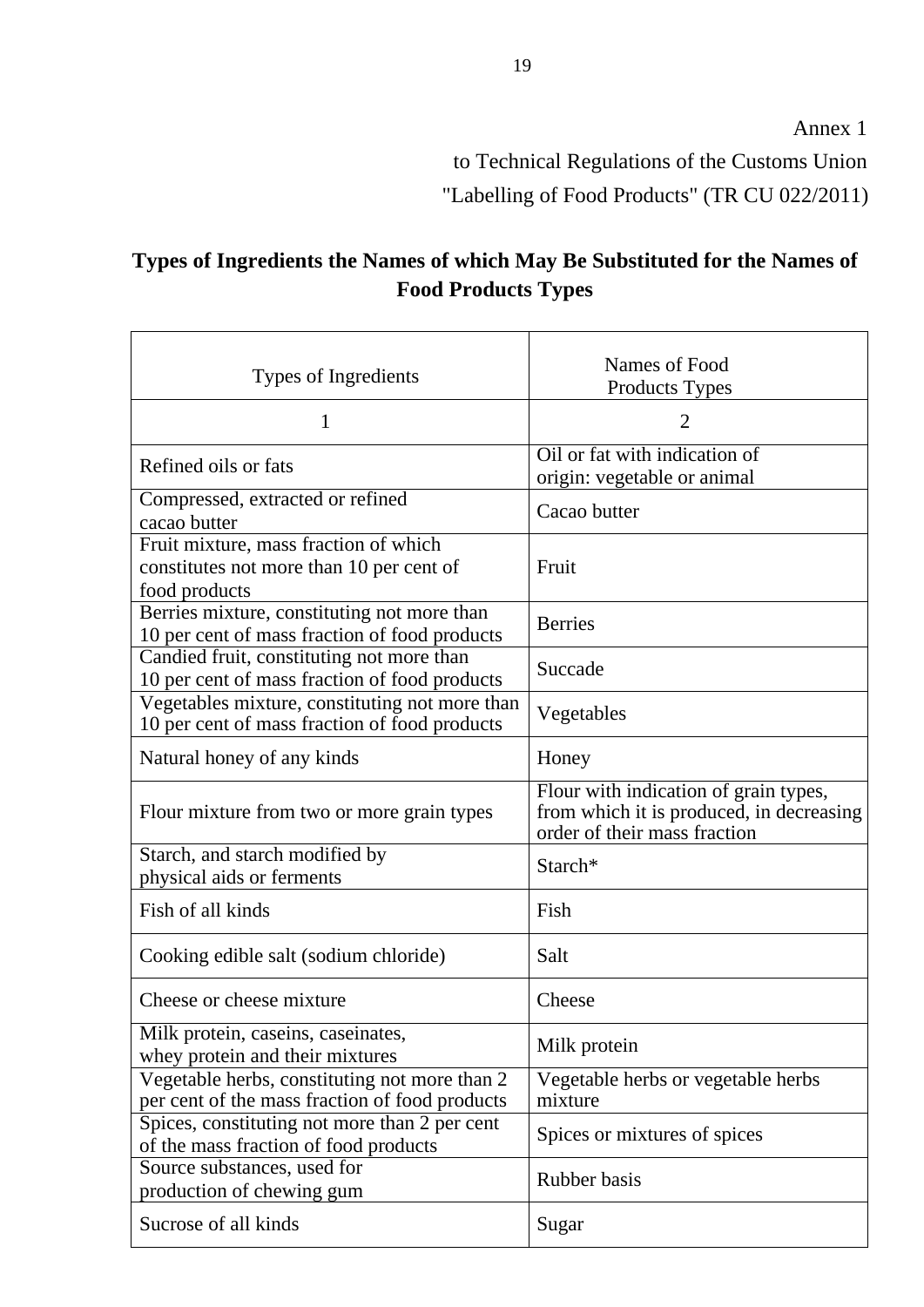| 20                                                                   |                          |  |
|----------------------------------------------------------------------|--------------------------|--|
| Anhydrous glucose or glucose monohydrate                             | Glucose                  |  |
| Treacle of all kinds                                                 | Treacle or glucose syrup |  |
| Grape wines                                                          | Wine                     |  |
| Cereal of all kinds                                                  | Cereal                   |  |
| Soya protein (isolates, concentrates)                                | Soya protein             |  |
| Egg products of all kinds                                            | Egg products             |  |
| * Origin shall be specified additionally, for example, - from potato |                          |  |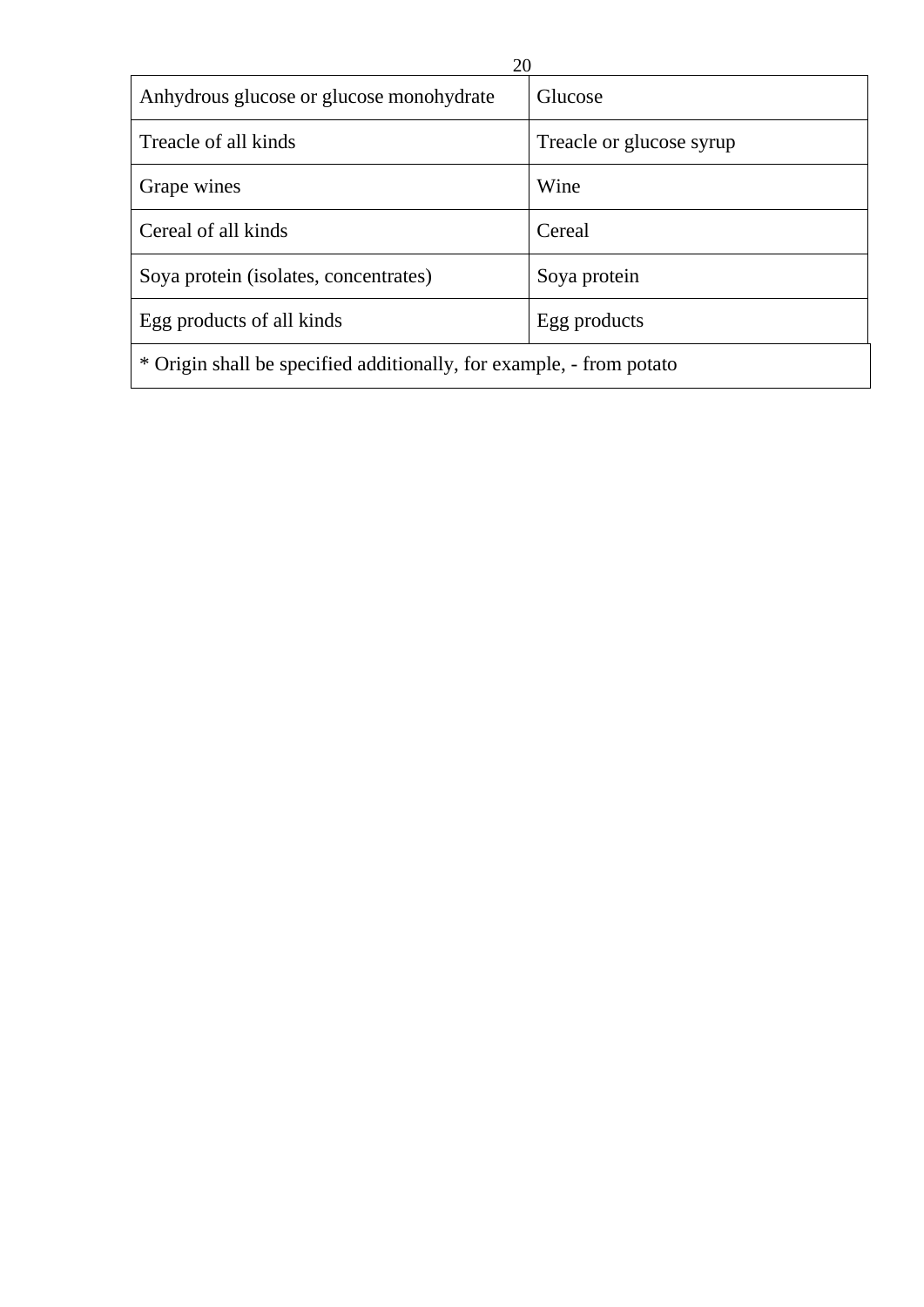Annex 2 to Technical Regulations of the Customs Union "Labelling of Food Products" (TR CU 022/2011)

# <span id="page-20-0"></span>**Average Daily Need in Basic Nutrient Substances and Energy for Labelling of Food Products**

| <b>Basic Nutrient Substances</b>                             | Recommended Level of Daily<br>Consumption |
|--------------------------------------------------------------|-------------------------------------------|
| Energy value, kJ/kcal                                        | 10,467/2,500                              |
| Proteins, g                                                  | 75                                        |
| Fats, g<br>including polyunsaturated fatty acids, g          | 83<br>11                                  |
| Digestible carbohydrates, g,<br>including sugar (sucrose), g | $\overline{365}$<br>65                    |
| Dietary fibers, g                                            | 30                                        |
| Mineral substances:                                          |                                           |
| Calcium, mg                                                  | 1,000                                     |
| Phosphorus, mg                                               | 800                                       |
| Iron, mg                                                     | 14                                        |
| Magnesium, mg                                                | 400                                       |
| Zinc, mg                                                     | 15                                        |
| Iodine, mcg                                                  | 150                                       |
| Potassium, mg                                                | 3,500                                     |
| Selenium, mg                                                 | 0.07                                      |
| Vitamins:                                                    |                                           |
| Vitamin A, mcg                                               | 800                                       |
| Vitamin D, mcg                                               | $5^{**}$                                  |
| Vitamin E, mg                                                | 10                                        |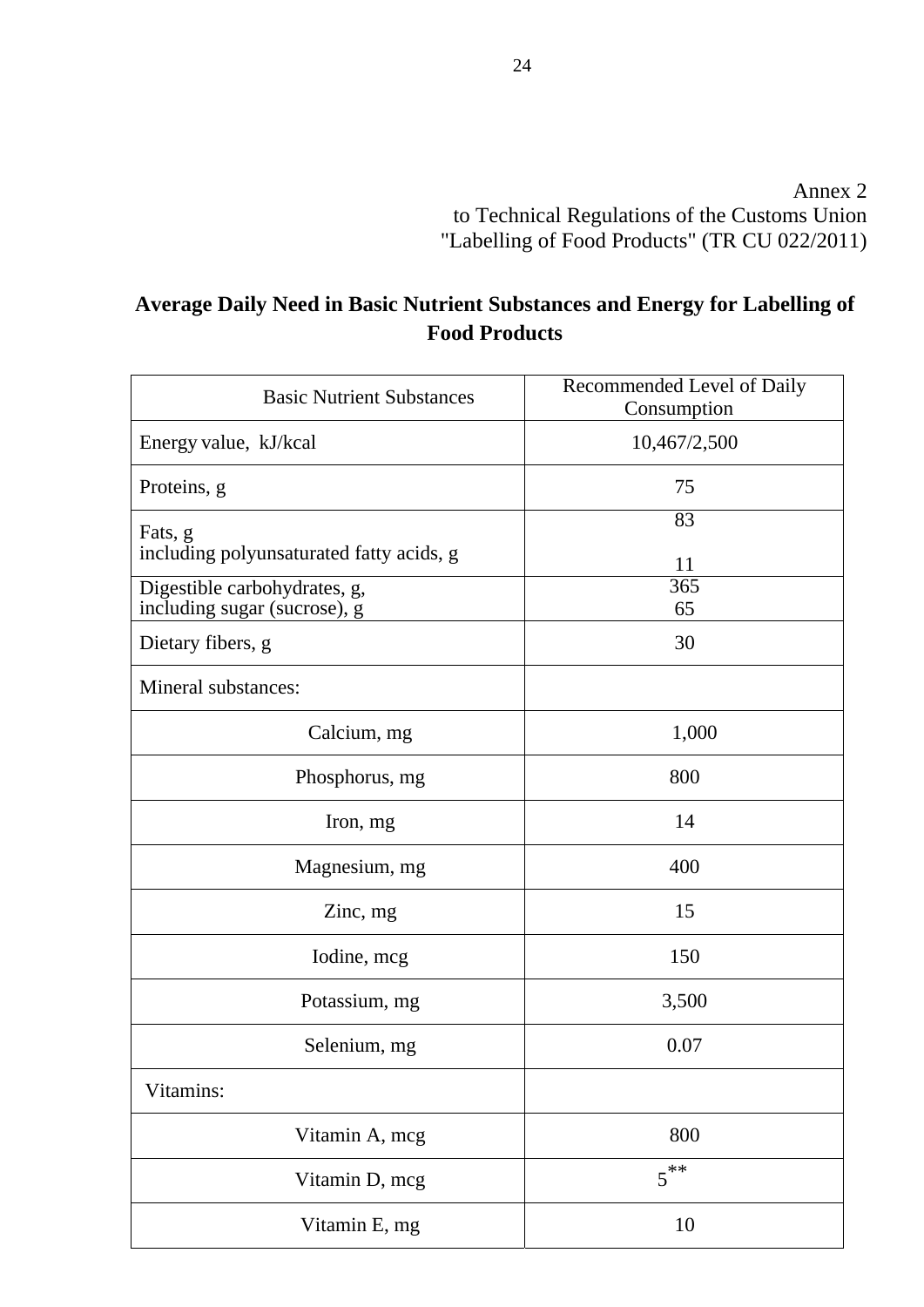| Vitamin C, mg                 | 60             |
|-------------------------------|----------------|
| Thiamine, mg                  | 1.4            |
| Riboflavin, mg                | 1.6            |
| Niacin, mg                    | 18             |
| Vitamin B <sub>6</sub> , mg   | $\overline{2}$ |
| Folacin, mcg                  | 200            |
| Vitamin B <sub>12</sub> , mcg |                |
| Biotin, mg                    | 0.05           |
| Pantothenic acid, mg          | 6              |
|                               |                |

\* For specification of energy value in joules for conversion the following proportion is used 1 cal equals to 4,1868 J*.(exactly).* \*\*5 mcg of cholecalciferol – 200 МЕ of vitamin D.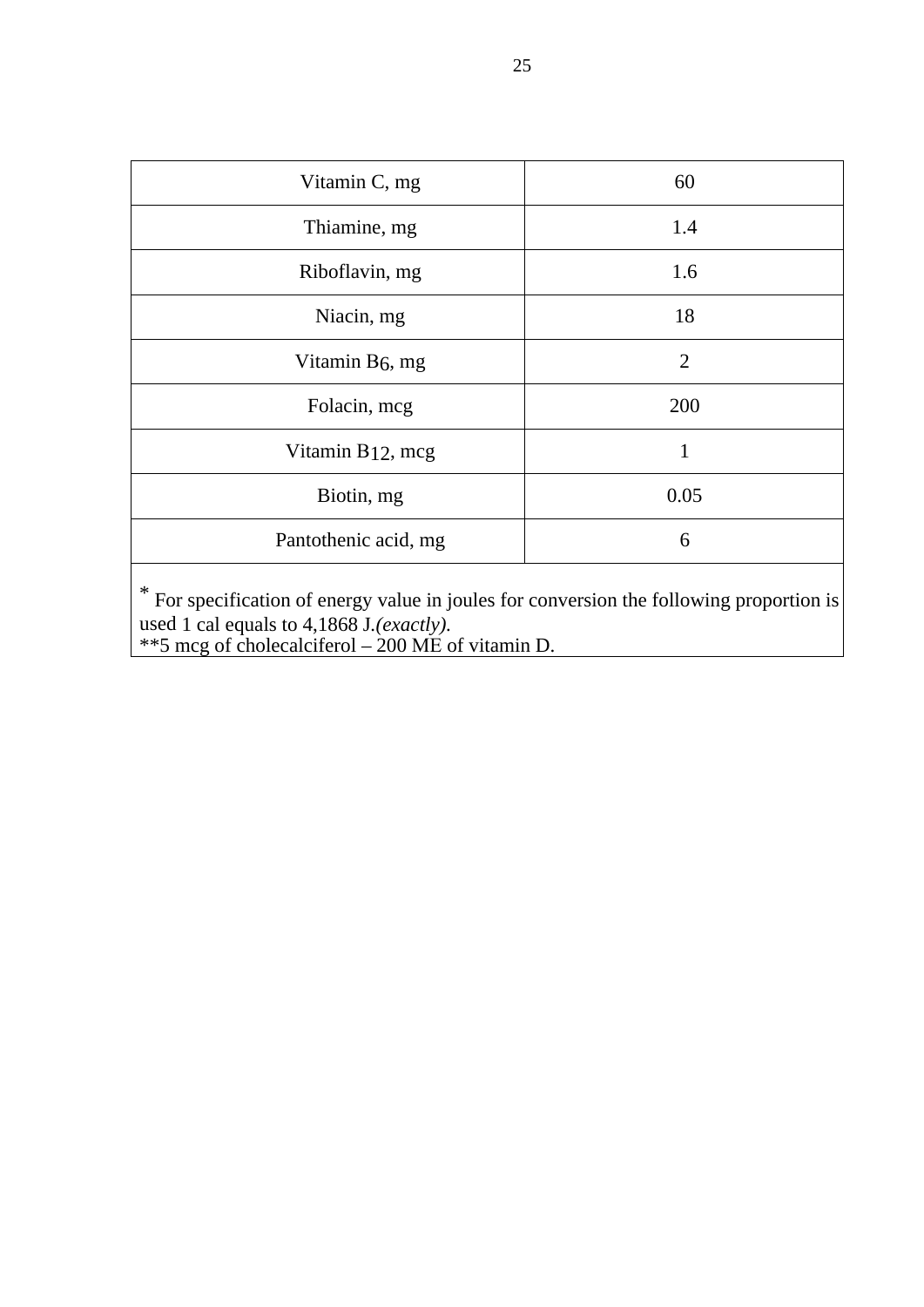Annex 3 to Technical Regulations of the Customs Union "Labelling of Food Products" (TR CU 022/2011)

# **Rules for Rounding-off the Nutrition Value of Food Products**

Table 1

<span id="page-22-0"></span>

| Energy Value (Caloric Content), kJ/kcal | Rules for Rounding-off or Instructions     |
|-----------------------------------------|--------------------------------------------|
| Less than 1                             | It is required to indicate: $\ll 1$        |
| From 1 to 5 inclusively                 | Up to the nearest integer                  |
| From 5 to 100 inclusively               | Up to the nearest integer, divisible by 5  |
| More than 100                           | Up to the nearest integer, divisible by 10 |

### **Rules for Rounding-off the Values of Proteins, Fats, Hydrocarbons Quantity in Food Products**

Table 2

| Quantity of Proteins, Fats,<br>Hydrocarbons, g | Rules for Rounding-off and/or<br>Instructions                                    |
|------------------------------------------------|----------------------------------------------------------------------------------|
| Less than $0.5$                                | It is required to indicate a value up to the<br>first decimal sign after the dot |
| From 0.5 to 10 inclusively                     | Up to the nearest value divisible by $0.5$ g                                     |
| More than 10                                   | Up to the nearest integer, divisible by $1 g$                                    |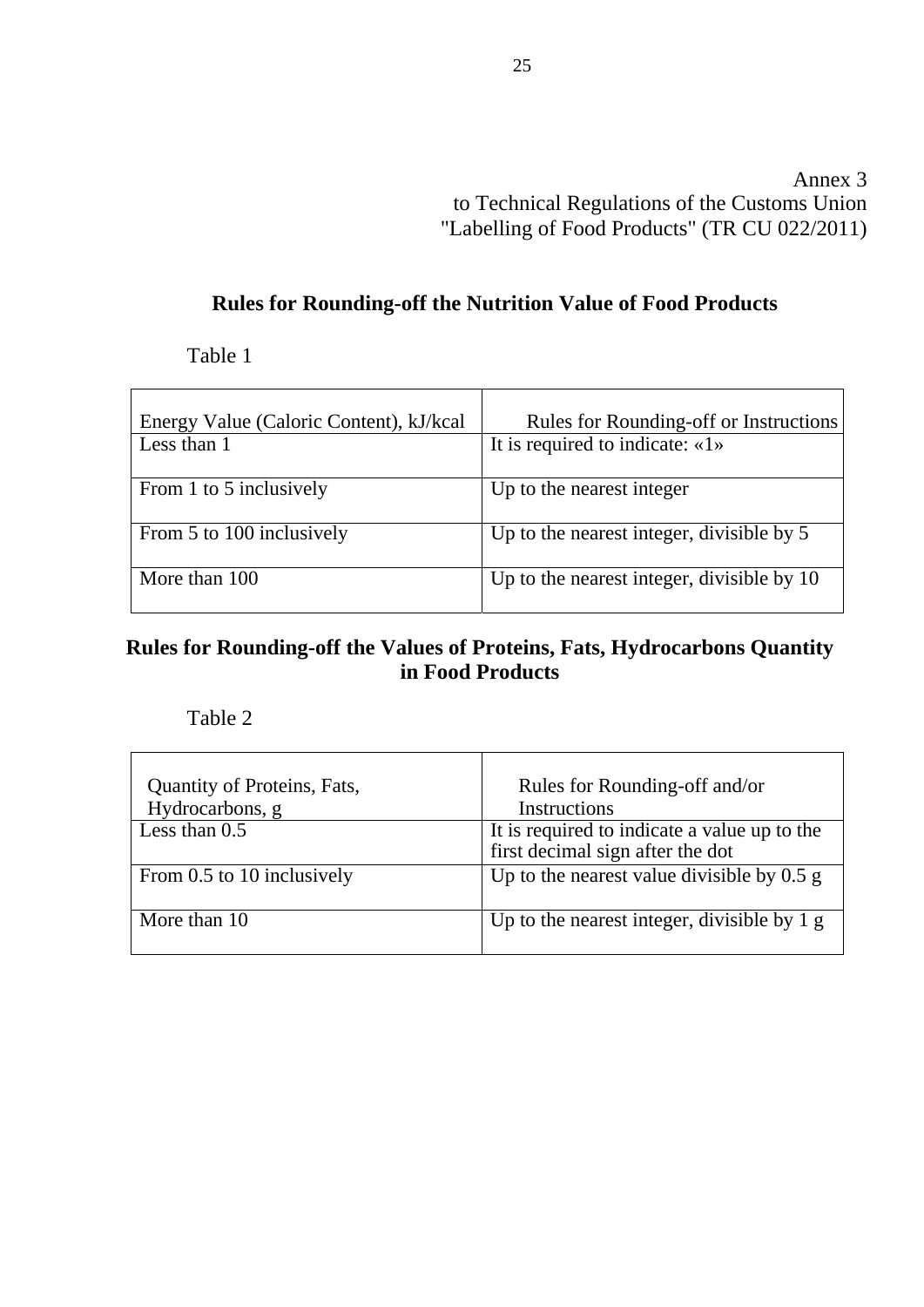## <span id="page-23-0"></span>**Energy Value Conversion Coefficients for Basic Nutrient Substances in Food Products**

1. Energy value required to be specified shall be calculated using the following conversion coefficients:

| <b>Basic Nutrient Substances of Food</b><br>Products | <b>Conversion Coefficients</b>       |
|------------------------------------------------------|--------------------------------------|
| Proteins                                             | 4 kcal/g - $17 \text{ kJ/g}$         |
| Hydrocarbons, including mono- and                    |                                      |
| disaccharides (except for sugar alcohols)            | 4 kcal/g - $17 \text{ kJ/g}$         |
| Sugar alcohols (except for erythritol)               | 2.4 kcal/g - $10 \text{ kJ/g}$       |
| Erythritol                                           | 0                                    |
| Fats, fatty acids                                    | 9 kcal/g - 37 kJ/g                   |
| Organic acids                                        | $3 \text{ kcal/g} - 13 \text{ kJ/g}$ |
| Salatrim                                             | 6 kcal/g - $25 \text{ kJ/g}$         |
| Ethanol                                              | $7 \text{ kcal/g} - 29 \text{ kJ/g}$ |
| Dietary fibers                                       | $2 \text{ kcal/g} - 8 \text{ kJ/g}$  |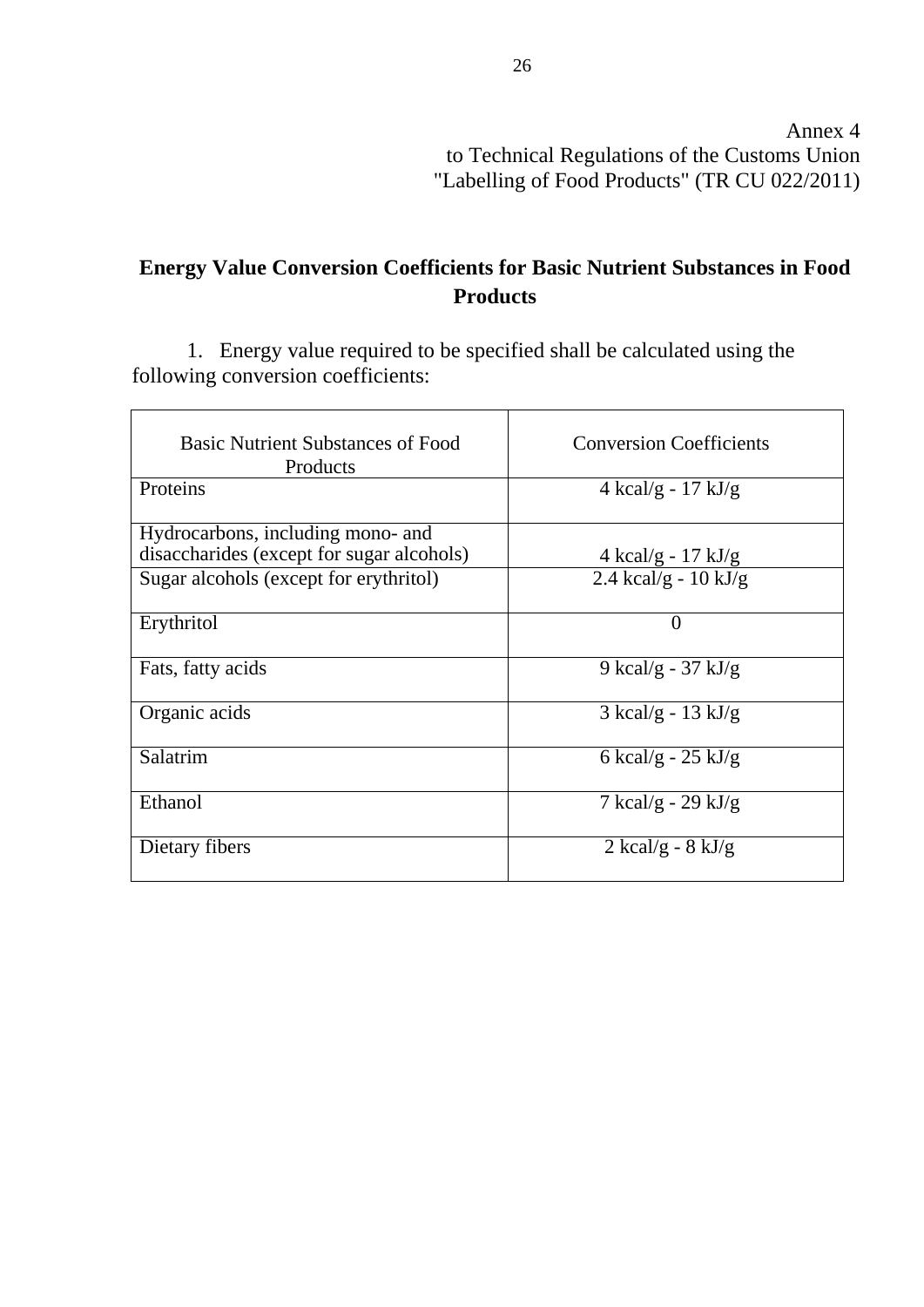# <span id="page-24-0"></span>**Conditions for Use of Information on Specific Characteristics of Food Products in Food Products Labelling**

| <b>Nutrition Value</b><br>Indicator or<br>Component | Information on<br>Specific<br>Characteristics<br>of Food<br>Products | Condition, Fulfilment of which is Obligatory for<br>Use of Information on Specific Characteristics of<br>Food Products in Food Products Labelling                                                                                                                                                                                                                                                           |
|-----------------------------------------------------|----------------------------------------------------------------------|-------------------------------------------------------------------------------------------------------------------------------------------------------------------------------------------------------------------------------------------------------------------------------------------------------------------------------------------------------------------------------------------------------------|
|                                                     | 2                                                                    | 3                                                                                                                                                                                                                                                                                                                                                                                                           |
| Energy value (caloric Reduced<br>content)           |                                                                      | Energy value (caloric content) is reduced by not<br>less than 30 per cent in relation to the energy<br>value (caloric content) of similar food products                                                                                                                                                                                                                                                     |
| Energy value (caloric Low<br>content)               |                                                                      | Energy value (caloric content) equals to not more<br>than 40 kcal $(170 \text{ kJ})$ per 100 g for firm food<br>products or not more than 20 kcal (80 kJ) per 100<br>ml for liquids. For artificial sweeteners used<br>directly as food the energy value (caloric<br>content) equals to not more than 4 kcal (17<br>kJ)/portion with<br>equivalent<br>sweetening<br>characteristics equal to 6 g of sucrose |
| Energy value (caloric None (without)<br>content)    |                                                                      | Energy value (caloric content) equals to not more<br>than 4 kcal (17 kJ) per 100 ml. For artificial<br>sweeteners used directly as food the energy value<br>(caloric content) equals to not more than 0.4 kcal<br>(1.7 kJ)/portion with equivalent sweetening<br>characteristics equal to 6 g of sucrose                                                                                                    |
| Protein                                             | Source                                                               | Proteins provide not less than 12 per cent of the<br>energy value (caloric content) of food products<br>provided the quantity of proteins per 100 g for<br>firm products or per 100 ml for liquids equals to<br>not less than 5 per cent of the daily need in<br>proteins                                                                                                                                   |
| Protein                                             | High<br>content                                                      | Proteins provide not less than 20 % of the energy<br>value (caloric content) of the food product.                                                                                                                                                                                                                                                                                                           |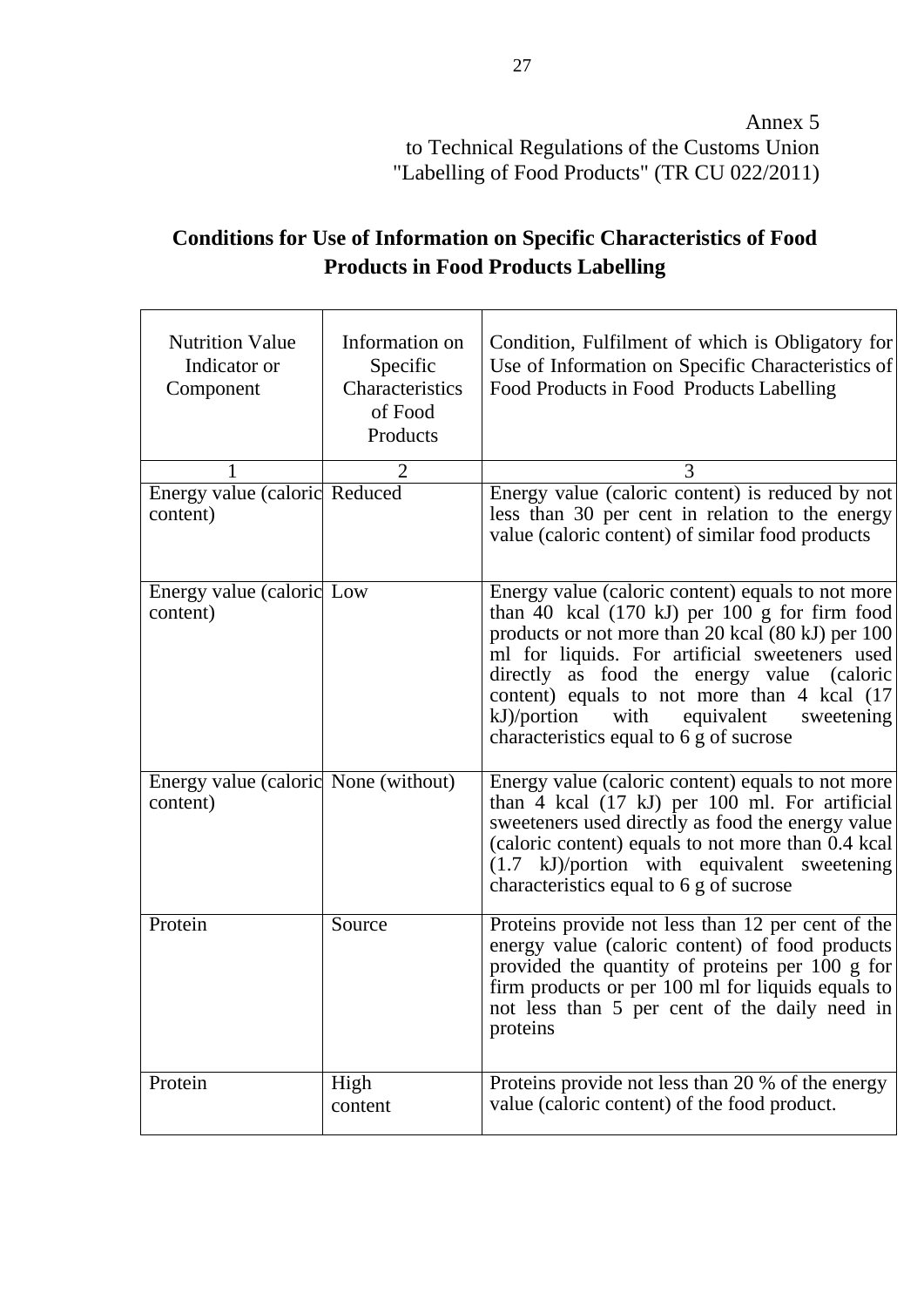| Fat                         | Low                      | Fat constitutes not more than 3 g per 100 g for<br>firm food products or not more than $1.5$ g per $100$                                                                                                      |
|-----------------------------|--------------------------|---------------------------------------------------------------------------------------------------------------------------------------------------------------------------------------------------------------|
|                             | content                  | ml for liquids                                                                                                                                                                                                |
| Fat                         | None (without)           | Fat constitutes not more than 0.5 g per 100 g for<br>firm food products or per 100 ml for liquids                                                                                                             |
| Saturated<br>fatty acids    | Low<br>Content           | The sum of saturated fatty acids and trans fatty<br>acids in food products constitutes not more than                                                                                                          |
|                             |                          | 1.5 g per 100 g for firm food products or 0.75 g<br>$/100$ ml for liquids and in any case the sum of<br>saturated fatty acids and trans fatty acids shall<br>provide not more than 10% of the caloric content |
| Saturated                   | None (without)           | The sum of saturated fatty acids and trans fatty                                                                                                                                                              |
| fatty acids                 |                          | acids in food products constitutes not more than<br>$0.1$ g of saturated fatty acids per 100 g for firm<br>food products or per 100 ml for liquids                                                            |
| Sugars (sum of              | None (without)           | Sugars constitute not more than $0.5$ g per $100$ g<br>for firm food products or per 100 ml for liquids                                                                                                       |
| mono- and<br>disaccharides) |                          |                                                                                                                                                                                                               |
| Sugars (sum of<br>mono- and | Low                      | Sugars constitute not more than $5 g per 100 g for$<br>firm food products or not more than $2.5$ g per $100$                                                                                                  |
| disaccharides)              | content                  | ml for liquids                                                                                                                                                                                                |
| Sugars (sum of<br>mono- and | With no addition         | The food product manufacture did not involve<br>addition of<br>mono-<br>and<br>disaccharides<br><b>as</b>                                                                                                     |
| disaccharides)              |                          | ingredients. If sugars are present in food products<br>naturally, labelling shall include the following<br>words: Contains sugars of natural origin                                                           |
| Sugars (sum of<br>mono- and | Contains only<br>natural | Food products contain only their original natural<br>sugars                                                                                                                                                   |
| disaccharides)              | sugars                   |                                                                                                                                                                                                               |
| Dietary fibres              | Source                   | Dietary fibres content is not less than 3 g per 100<br>g for firm food products or not less than 1.5 g per<br>100 ml for liquids                                                                              |
| Dietary fibres              | High<br>content          | Dietary fibres content equals to not less than 6 g<br>per 100 g for firm food products or not less than<br>3 g per 100 ml for liquids                                                                         |
| Vitamins and                | Source                   | Vitamins and mineral substances constitute not                                                                                                                                                                |
| mineral<br>substances       |                          | less than 15 per cent of the average daily need of<br>a grown-up person in vitamins and mineral<br>substances per 100 g of firm food products or 7.5<br>per cent per 100 ml for liquids or per one portion    |
|                             |                          |                                                                                                                                                                                                               |